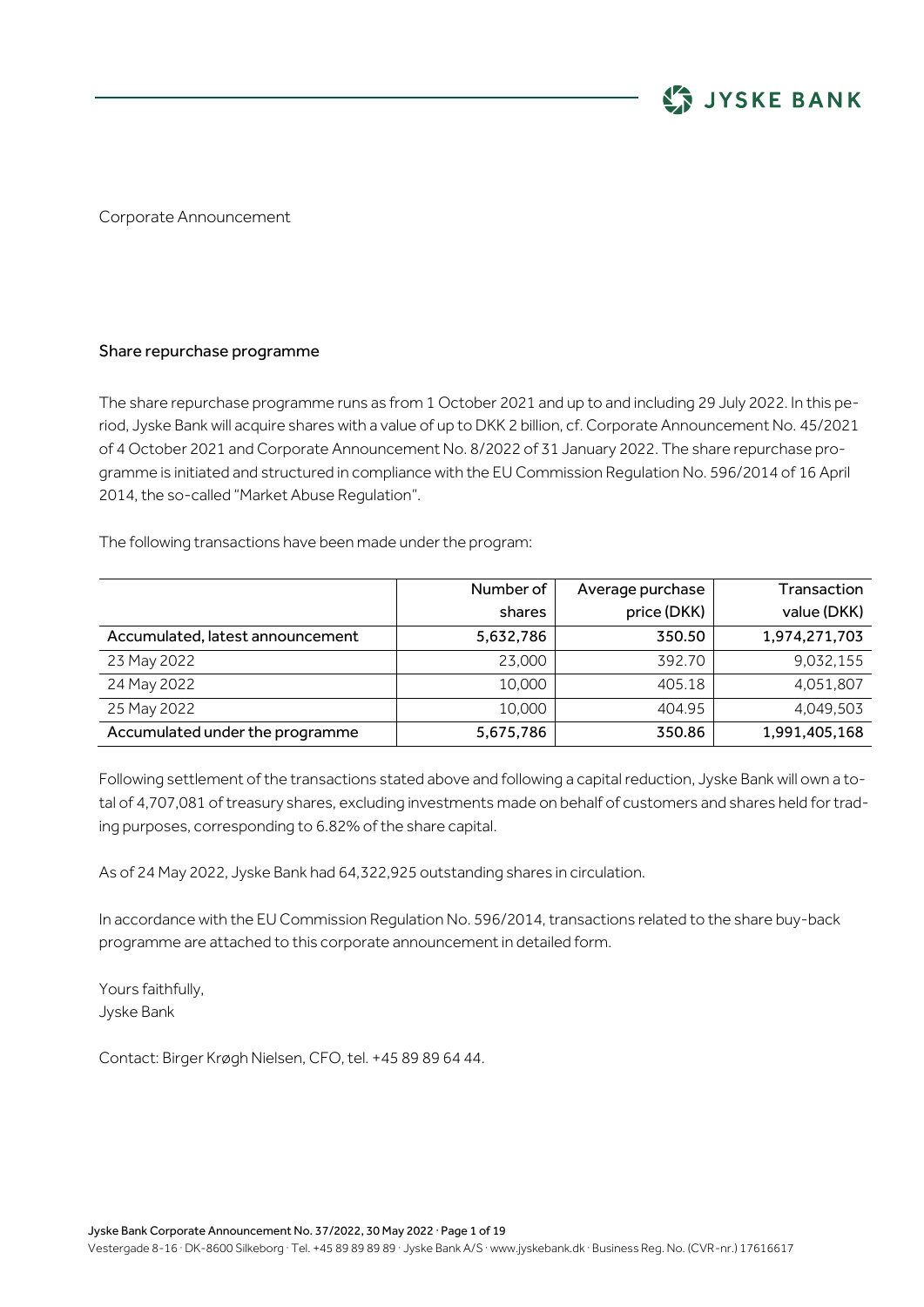| Date       | Volume | Price | <b>Currency</b> | Time (UK) | Venue       |
|------------|--------|-------|-----------------|-----------|-------------|
| 25-05-2022 | 93     | 408.8 | <b>DKK</b>      | 8:03:40   | XCSE        |
| 25-05-2022 | 52     | 409.3 | <b>DKK</b>      | 8:05:00   | XCSE        |
| 25-05-2022 | 34     | 409.3 | <b>DKK</b>      | 8:05:00   | XCSE        |
| 25-05-2022 | 6      | 409.4 | <b>DKK</b>      | 8:05:00   | XCSE        |
| 25-05-2022 | 89     | 409   | <b>DKK</b>      | 8:05:02   | XCSE        |
| 25-05-2022 | 59     | 408.9 | <b>DKK</b>      | 8:05:02   | XCSE        |
| 25-05-2022 | 79     | 408.8 | <b>DKK</b>      | 8:07:27   | XCSE        |
| 25-05-2022 | 117    | 409.4 | <b>DKK</b>      | 8:10:03   | <b>XCSE</b> |
| 25-05-2022 | 76     | 407.6 | <b>DKK</b>      | 8:12:17   | XCSE        |
| 25-05-2022 | 6      | 407.1 | <b>DKK</b>      | 8:15:10   | XCSE        |
| 25-05-2022 | 100    | 407.1 | <b>DKK</b>      | 8:15:49   | XCSE        |
| 25-05-2022 | 43     | 406   | <b>DKK</b>      | 8:17:28   | XCSE        |
| 25-05-2022 | 28     | 406   | <b>DKK</b>      | 8:17:28   | XCSE        |
| 25-05-2022 | 71     | 405.9 | <b>DKK</b>      | 8:17:28   | XCSE        |
| 25-05-2022 | 55     | 406.2 | <b>DKK</b>      | 8:21:07   | XCSE        |
| 25-05-2022 | 3      | 406.1 | <b>DKK</b>      | 8:21:12   | <b>XCSE</b> |
| 25-05-2022 | 97     | 406.3 | <b>DKK</b>      | 8:25:04   | XCSE        |
| 25-05-2022 | 14     | 406.3 | <b>DKK</b>      | 8:25:04   | XCSE        |
| 25-05-2022 | 72     | 407.2 | <b>DKK</b>      | 8:28:06   | XCSE        |
| 25-05-2022 | 49     | 406.5 | <b>DKK</b>      | 8:30:37   | XCSE        |
| 25-05-2022 | 7      | 406.2 | <b>DKK</b>      | 8:32:40   | XCSE        |
| 25-05-2022 | 45     | 406.2 | <b>DKK</b>      | 8:32:40   | XCSE        |
| 25-05-2022 | 52     | 406.6 | <b>DKK</b>      | 8:34:53   | XCSE        |
| 25-05-2022 | 48     | 406.6 | <b>DKK</b>      | 8:36:16   | XCSE        |
| 25-05-2022 | 7      | 405.5 | <b>DKK</b>      | 8:38:42   | XCSE        |
| 25-05-2022 | 41     | 405.5 | <b>DKK</b>      | 8:38:42   | XCSE        |
| 25-05-2022 | 66     | 406.1 | <b>DKK</b>      | 8:41:11   | XCSE        |
| 25-05-2022 | 61     | 406.9 | <b>DKK</b>      | 8:44:01   | XCSE        |
| 25-05-2022 | 3      | 408   | <b>DKK</b>      | 8:48:51   | XCSE        |
| 25-05-2022 | 64     | 408   | <b>DKK</b>      | 8:48:51   | XCSE        |
| 25-05-2022 | 77     | 407.9 | <b>DKK</b>      | 8:51:35   | <b>XCSE</b> |
| 25-05-2022 | 11     | 407.3 | DKK             | 8:54:13   | XCSE        |
| 25-05-2022 | 51     | 407.3 | <b>DKK</b>      | 8:54:13   | <b>XCSE</b> |
| 25-05-2022 | 67     | 406.9 | <b>DKK</b>      | 8:57:53   | XCSE        |
| 25-05-2022 | 92     | 407.2 | <b>DKK</b>      | 9:01:07   | <b>XCSE</b> |
| 25-05-2022 | 2      | 407.1 | <b>DKK</b>      | 9:01:07   | XCSE        |
| 25-05-2022 | 89     | 407.3 | <b>DKK</b>      | 9:05:31   | XCSE        |
| 25-05-2022 | 66     | 406.3 | <b>DKK</b>      | 9:08:29   | XCSE        |
| 25-05-2022 | 81     | 406.6 | DKK             | 9:12:43   | XCSE        |
| 25-05-2022 | 77     | 407.1 | DKK             | 9:16:38   | XCSE        |
| 25-05-2022 | 91     | 407   | <b>DKK</b>      | 9:21:13   | XCSE        |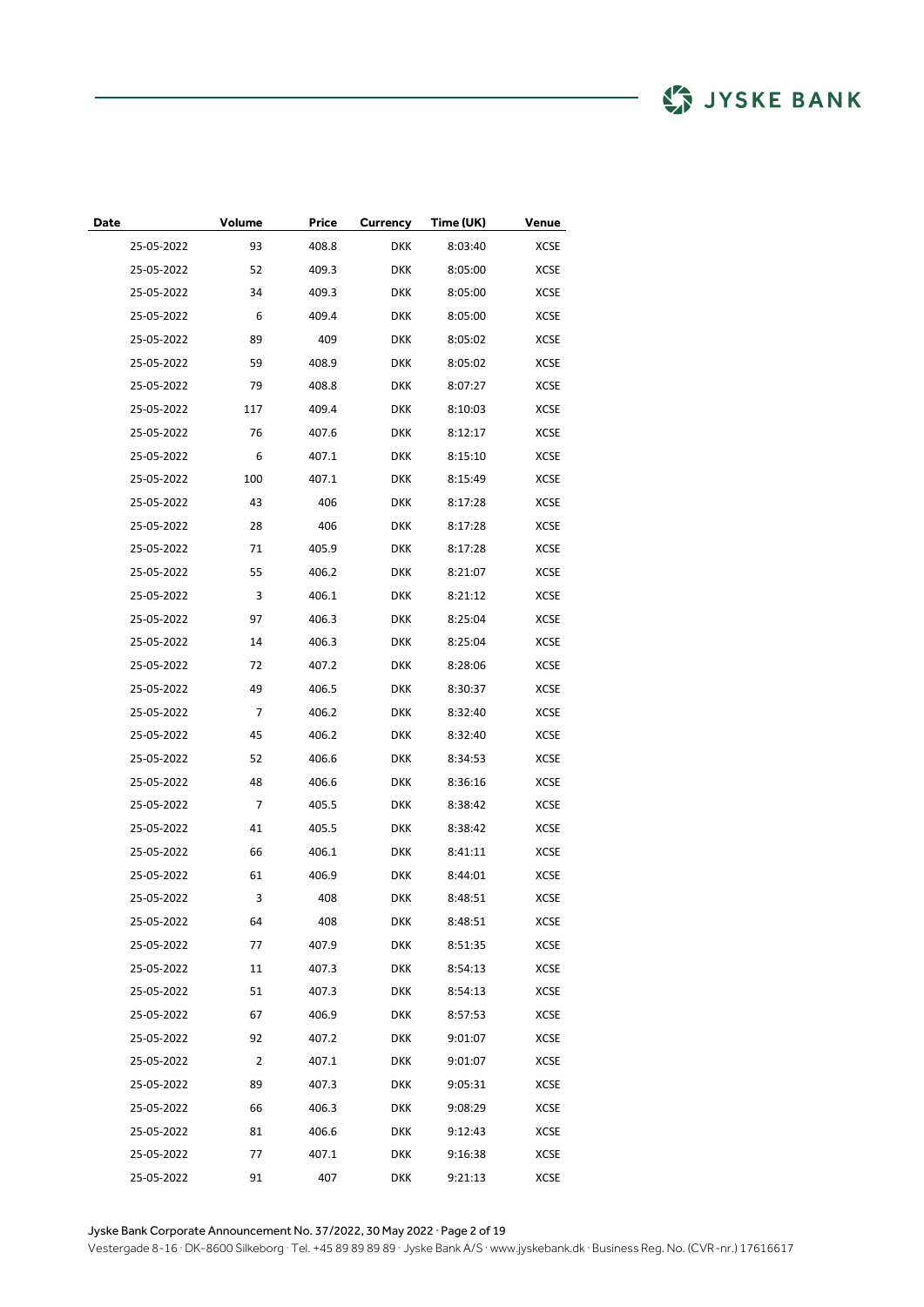| 25-05-2022 | 91 | 406.9 | DKK        | 9:21:13  | XCSE        |
|------------|----|-------|------------|----------|-------------|
| 25-05-2022 | 75 | 407.7 | <b>DKK</b> | 9:32:43  | <b>XCSE</b> |
| 25-05-2022 | 76 | 407.6 | <b>DKK</b> | 9:35:15  | <b>XCSE</b> |
| 25-05-2022 | 4  | 407.4 | <b>DKK</b> | 9:35:16  | <b>XCSE</b> |
| 25-05-2022 | 65 | 406.9 | <b>DKK</b> | 9:39:07  | <b>XCSE</b> |
| 25-05-2022 | 13 | 406.9 | <b>DKK</b> | 9:44:01  | <b>XCSE</b> |
| 25-05-2022 | 51 | 406.9 | <b>DKK</b> | 9:44:01  | <b>XCSE</b> |
| 25-05-2022 | 48 | 407.2 | <b>DKK</b> | 9:46:43  | <b>XCSE</b> |
| 25-05-2022 | 26 | 407.1 | <b>DKK</b> | 9:49:54  | <b>XCSE</b> |
| 25-05-2022 | 22 | 407.1 | <b>DKK</b> | 9:49:54  | <b>XCSE</b> |
| 25-05-2022 | 48 | 406.9 | <b>DKK</b> | 9:49:54  | <b>XCSE</b> |
| 25-05-2022 | 97 | 404.9 | <b>DKK</b> | 9:58:19  | <b>XCSE</b> |
| 25-05-2022 | 65 | 404.8 | <b>DKK</b> | 10:02:41 | <b>XCSE</b> |
| 25-05-2022 | 65 | 404.7 | <b>DKK</b> | 10:02:41 | <b>XCSE</b> |
| 25-05-2022 | 74 | 404.7 | <b>DKK</b> | 10:10:30 | <b>XCSE</b> |
| 25-05-2022 | 48 | 404.4 | DKK        | 10:13:09 | <b>XCSE</b> |
| 25-05-2022 | 15 | 404.9 | DKK        | 10:20:00 | <b>XCSE</b> |
| 25-05-2022 | 98 | 404.9 | <b>DKK</b> | 10:20:00 | XCSE        |
| 25-05-2022 | 73 | 405.5 | <b>DKK</b> | 10:25:51 | XCSE        |
| 25-05-2022 | 73 | 405.1 | DKK        | 10:30:22 | XCSE        |
| 25-05-2022 | 78 | 404.9 | DKK        | 10:38:09 | XCSE        |
| 25-05-2022 | 65 | 404.8 | <b>DKK</b> | 10:39:01 | XCSE        |
| 25-05-2022 | 91 | 404.4 | <b>DKK</b> | 10:45:51 | XCSE        |
| 25-05-2022 | 79 | 404   | DKK        | 10:50:14 | XCSE        |
| 25-05-2022 | 65 | 403.5 | DKK        | 10:57:16 | XCSE        |
| 25-05-2022 | 94 | 404.6 | <b>DKK</b> | 11:06:13 | XCSE        |
| 25-05-2022 | 63 | 404.5 | <b>DKK</b> | 11:06:19 | XCSE        |
| 25-05-2022 | 20 | 404.4 | DKK        | 11:06:22 | XCSE        |
| 25-05-2022 | 3  | 404.3 | DKK        | 11:12:09 | XCSE        |
| 25-05-2022 | 62 | 404.3 | <b>DKK</b> | 11:13:06 | XCSE        |
| 25-05-2022 | 4  | 404.6 | DKK        | 11:17:22 | XCSE        |
| 25-05-2022 | 84 | 404.6 | DKK        | 11:17:22 | XCSE        |
| 25-05-2022 | 55 | 404.9 | DKK        | 11:21:45 | XCSE        |
| 25-05-2022 | 16 | 405.3 | <b>DKK</b> | 11:27:52 | XCSE        |
| 25-05-2022 | 69 | 405.3 | <b>DKK</b> | 11:27:52 | XCSE        |
| 25-05-2022 | 13 | 405.1 | DKK        | 11:27:53 | <b>XCSE</b> |
| 25-05-2022 | 8  | 405.4 | DKK        | 11:33:21 | XCSE        |
| 25-05-2022 | 65 | 405.4 | <b>DKK</b> | 11:33:21 | XCSE        |
| 25-05-2022 | 84 | 404.8 | <b>DKK</b> | 11:39:14 | <b>XCSE</b> |
| 25-05-2022 | 55 | 404.6 | DKK        | 11:43:58 | XCSE        |
| 25-05-2022 | 55 | 405.4 | DKK        | 11:47:30 | XCSE        |
| 25-05-2022 | 17 | 405.2 | <b>DKK</b> | 11:53:04 | XCSE        |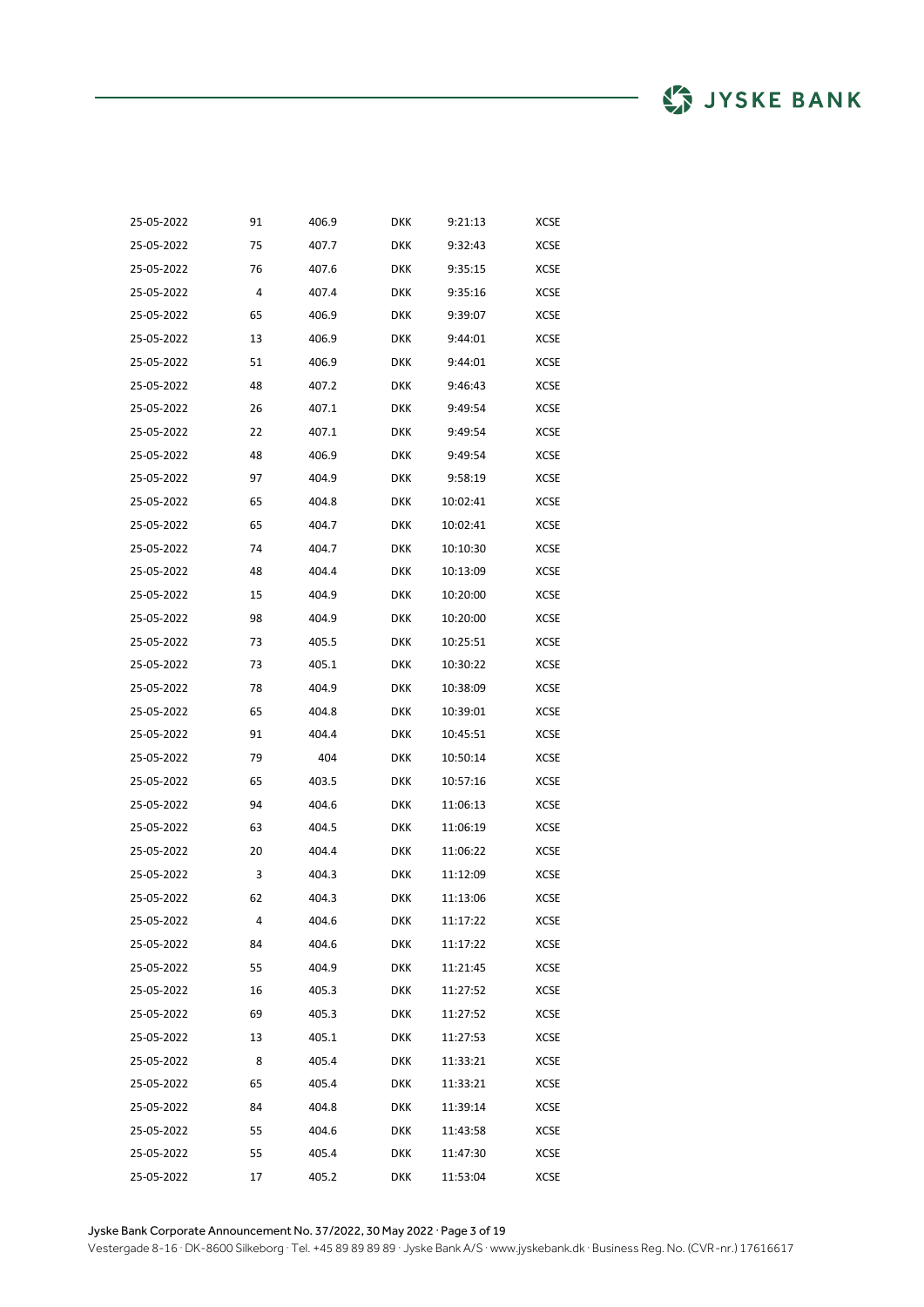| 25-05-2022 | 55  | 405.2 | <b>DKK</b> | 11:53:04 | XCSE        |
|------------|-----|-------|------------|----------|-------------|
| 25-05-2022 | 69  | 405.3 | <b>DKK</b> | 11:58:43 | XCSE        |
| 25-05-2022 | 14  | 405.3 | <b>DKK</b> | 11:58:43 | XCSE        |
| 25-05-2022 | 56  | 405.1 | <b>DKK</b> | 12:02:57 | <b>XCSE</b> |
| 25-05-2022 | 70  | 405.3 | <b>DKK</b> | 12:07:32 | XCSE        |
| 25-05-2022 | 66  | 405.3 | <b>DKK</b> | 12:12:46 | XCSE        |
| 25-05-2022 | 25  | 405.1 | <b>DKK</b> | 12:17:55 | XCSE        |
| 25-05-2022 | 40  | 405.1 | <b>DKK</b> | 12:17:55 | <b>XCSE</b> |
| 25-05-2022 | 11  | 405   | <b>DKK</b> | 12:18:00 | XCSE        |
| 25-05-2022 | 58  | 404.6 | <b>DKK</b> | 12:22:37 | XCSE        |
| 25-05-2022 | 70  | 404.7 | <b>DKK</b> | 12:27:08 | XCSE        |
| 25-05-2022 | 77  | 405   | <b>DKK</b> | 12:33:43 | XCSE        |
| 25-05-2022 | 50  | 405.4 | <b>DKK</b> | 12:38:42 | XCSE        |
| 25-05-2022 | 93  | 404.8 | <b>DKK</b> | 12:44:35 | XCSE        |
| 25-05-2022 | 96  | 405.2 | <b>DKK</b> | 12:56:37 | XCSE        |
| 25-05-2022 | 72  | 405.1 | <b>DKK</b> | 12:57:14 | <b>XCSE</b> |
| 25-05-2022 | 74  | 405.1 | <b>DKK</b> | 13:02:22 | XCSE        |
| 25-05-2022 | 73  | 404.9 | <b>DKK</b> | 13:08:45 | XCSE        |
| 25-05-2022 | 8   | 404.9 | <b>DKK</b> | 13:08:45 | XCSE        |
| 25-05-2022 | 97  | 405.2 | <b>DKK</b> | 13:15:39 | XCSE        |
| 25-05-2022 | 78  | 405.9 | <b>DKK</b> | 13:23:58 | XCSE        |
| 25-05-2022 | 11  | 405.8 | <b>DKK</b> | 13:23:58 | XCSE        |
| 25-05-2022 | 39  | 405.8 | <b>DKK</b> | 13:23:58 | XCSE        |
| 25-05-2022 | 101 | 405.3 | <b>DKK</b> | 13:30:20 | XCSE        |
| 25-05-2022 | 89  | 405.4 | <b>DKK</b> | 13:36:14 | XCSE        |
| 25-05-2022 | 106 | 405.3 | <b>DKK</b> | 13:36:14 | XCSE        |
| 25-05-2022 | 98  | 404.2 | <b>DKK</b> | 13:48:19 | XCSE        |
| 25-05-2022 | 66  | 402.1 | <b>DKK</b> | 13:52:04 | XCSE        |
| 25-05-2022 | 1   | 401.9 | <b>DKK</b> | 13:52:05 | XCSE        |
| 25-05-2022 | 73  | 401   | <b>DKK</b> | 13:56:58 | XCSE        |
| 25-05-2022 | 73  | 400.8 | <b>DKK</b> | 13:56:58 | XCSE        |
| 25-05-2022 | 77  | 400.2 | <b>DKK</b> | 14:04:44 | XCSE        |
| 25-05-2022 | 22  | 400.9 | <b>DKK</b> | 14:07:15 | XCSE        |
| 25-05-2022 | 44  | 400.9 | <b>DKK</b> | 14:07:15 | XCSE        |
| 25-05-2022 | 105 | 401.1 | <b>DKK</b> | 14:12:24 | XCSE        |
| 25-05-2022 | 120 | 402   | <b>DKK</b> | 14:18:19 | XCSE        |
| 25-05-2022 | 17  | 401.3 | DKK        | 14:22:00 | XCSE        |
| 25-05-2022 | 66  | 401.3 | <b>DKK</b> | 14:22:00 | XCSE        |
| 25-05-2022 | 76  | 401.2 | <b>DKK</b> | 14:28:04 | XCSE        |
| 25-05-2022 | 7   | 401.1 | DKK        | 14:28:10 | XCSE        |
| 25-05-2022 | 43  | 401.1 | DKK        | 14:28:10 | XCSE        |
| 25-05-2022 | 58  | 402.6 | <b>DKK</b> | 14:30:14 | <b>XCSE</b> |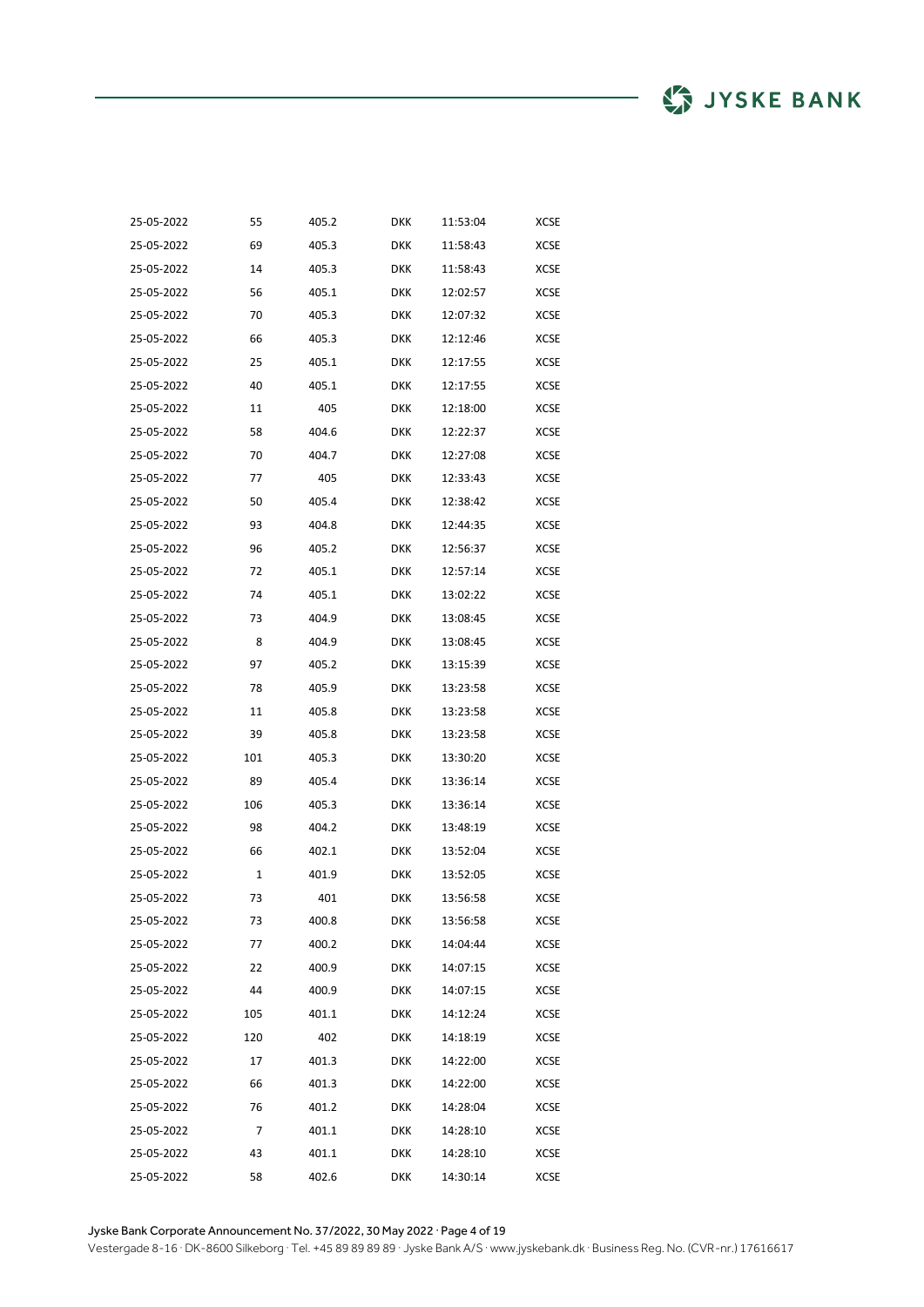| 25-05-2022 | 103 | 401.6 | DKK        | 14:34:08 | <b>XCSE</b> |
|------------|-----|-------|------------|----------|-------------|
| 25-05-2022 | 69  | 401.5 | DKK        | 14:34:08 | XCSE        |
| 25-05-2022 | 9   | 401.4 | DKK        | 14:34:12 | XCSE        |
| 25-05-2022 | 20  | 402.8 | DKK        | 14:37:10 | XCSE        |
| 25-05-2022 | 91  | 402.8 | DKK        | 14:37:10 | XCSE        |
| 25-05-2022 | 12  | 402.3 | DKK        | 14:43:12 | XCSE        |
| 25-05-2022 | 91  | 402.3 | DKK        | 14:43:12 | XCSE        |
| 25-05-2022 | 112 | 402.2 | DKK        | 14:43:14 | <b>XCSE</b> |
| 25-05-2022 | 75  | 403.1 | DKK        | 14:47:16 | <b>XCSE</b> |
| 25-05-2022 | 59  | 403   | DKK        | 14:47:31 | XCSE        |
| 25-05-2022 | 109 | 403.3 | DKK        | 14:53:51 | XCSE        |
| 25-05-2022 | 11  | 403.2 | DKK        | 14:53:51 | XCSE        |
| 25-05-2022 | 62  | 403.2 | DKK        | 14:53:51 | XCSE        |
| 25-05-2022 | 50  | 403.6 | DKK        | 14:54:35 | XCSE        |
| 25-05-2022 | 105 | 403.4 | DKK        | 15:00:27 | XCSE        |
| 25-05-2022 | 75  | 403.3 | <b>DKK</b> | 15:00:34 | XCSE        |
| 25-05-2022 | 70  | 403.3 | <b>DKK</b> | 15:01:11 | XCSE        |
| 25-05-2022 | 111 | 403.5 | <b>DKK</b> | 15:04:21 | XCSE        |
| 25-05-2022 | 66  | 403.1 | <b>DKK</b> | 15:06:26 | XCSE        |
| 25-05-2022 | 65  | 403.2 | <b>DKK</b> | 15:08:10 | <b>XCSE</b> |
| 25-05-2022 | 76  | 403.6 | DKK        | 15:12:04 | XCSE        |
| 25-05-2022 | 50  | 403.5 | <b>DKK</b> | 15:12:17 | <b>XCSE</b> |
| 25-05-2022 | 65  | 404.2 | <b>DKK</b> | 15:20:11 | XCSE        |
| 25-05-2022 | 49  | 404   | <b>DKK</b> | 15:20:11 | <b>XCSE</b> |
| 25-05-2022 | 15  | 404   | DKK        | 15:20:14 | <b>XCSE</b> |
| 25-05-2022 | 44  | 404   | <b>DKK</b> | 15:20:14 | <b>XCSE</b> |
| 25-05-2022 | 7   | 403.9 | <b>DKK</b> | 15:20:24 | <b>XCSE</b> |
| 25-05-2022 | 98  | 403.9 | <b>DKK</b> | 15:20:24 | <b>XCSE</b> |
| 25-05-2022 | 5   | 404   | <b>DKK</b> | 15:20:24 | <b>XCSE</b> |
| 25-05-2022 | 84  | 404.9 | <b>DKK</b> | 15:24:02 | <b>XCSE</b> |
| 25-05-2022 | 11  | 404.5 | <b>DKK</b> | 15:25:11 | <b>XCSE</b> |
| 25-05-2022 | 54  | 404.5 | <b>DKK</b> | 15:25:11 | XCSE        |
| 25-05-2022 | 81  | 405.2 | <b>DKK</b> | 15:29:41 | <b>XCSE</b> |
| 25-05-2022 | 29  | 405.1 | <b>DKK</b> | 15:29:57 | XCSE        |
| 25-05-2022 | 48  | 405.1 | <b>DKK</b> | 15:29:57 | XCSE        |
| 25-05-2022 | 112 | 405.7 | <b>DKK</b> | 15:35:30 | XCSE        |
| 25-05-2022 | 66  | 405.6 | <b>DKK</b> | 15:35:30 | XCSE        |
| 25-05-2022 | 78  | 405.1 | <b>DKK</b> | 15:37:22 | XCSE        |
| 25-05-2022 | 70  | 405.1 | <b>DKK</b> | 15:39:41 | XCSE        |
| 25-05-2022 | 73  | 404.8 | <b>DKK</b> | 15:41:25 | XCSE        |
| 25-05-2022 | 74  | 404.6 | <b>DKK</b> | 15:43:20 | XCSE        |
| 25-05-2022 | 119 | 404.6 | <b>DKK</b> | 15:46:14 | XCSE        |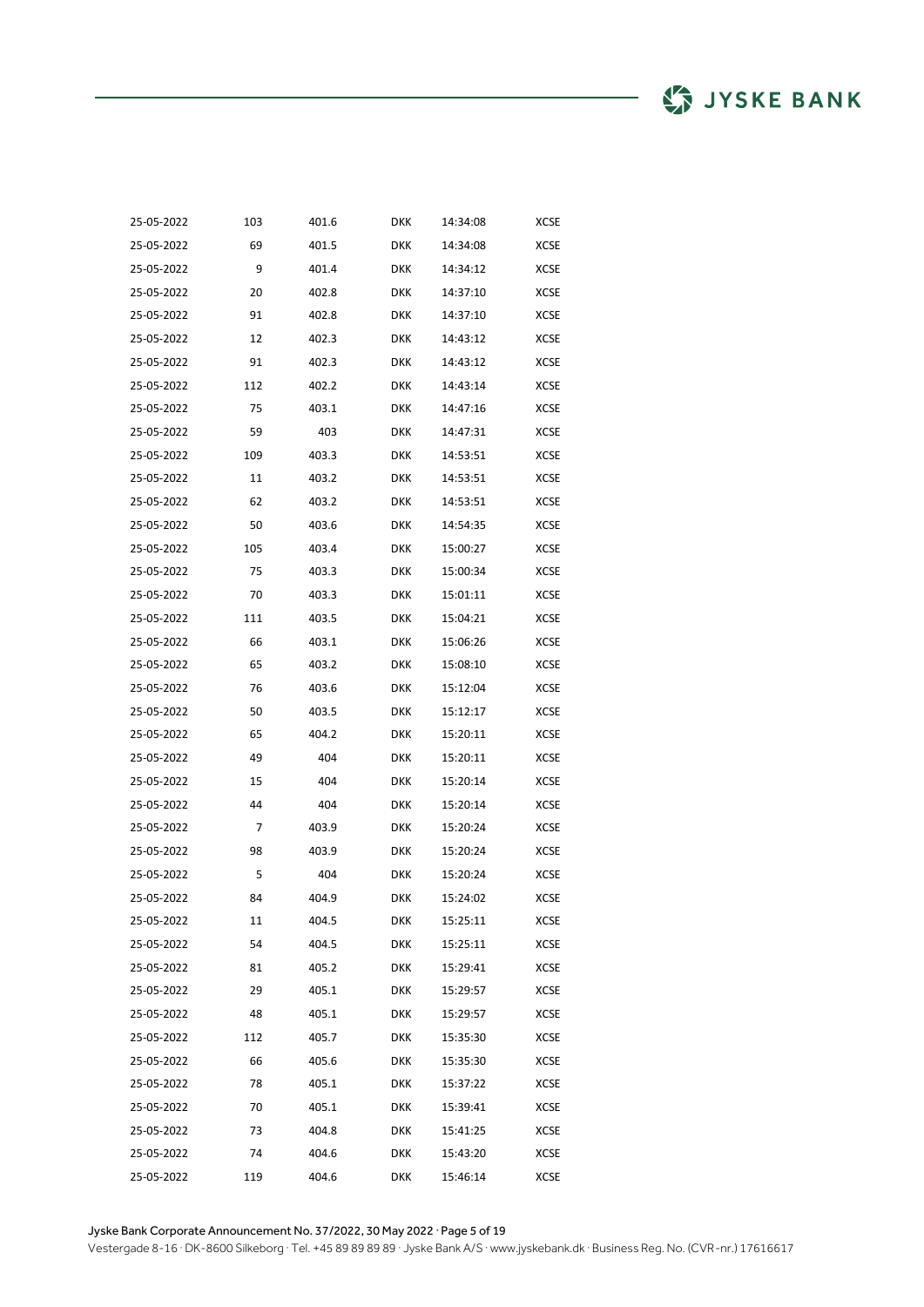| 25-05-2022 | 5   | 404.6 | <b>DKK</b> | 15:48:12 | <b>XCSE</b> |
|------------|-----|-------|------------|----------|-------------|
| 25-05-2022 | 80  | 404.6 | <b>DKK</b> | 15:48:12 | XCSE        |
| 25-05-2022 | 26  | 404.4 | <b>DKK</b> | 15:51:41 | XCSE        |
| 25-05-2022 | 68  | 404.4 | <b>DKK</b> | 15:51:41 | <b>XCSE</b> |
| 25-05-2022 | 84  | 404.3 | <b>DKK</b> | 15:52:50 | <b>XCSE</b> |
| 25-05-2022 | 7   | 404.2 | <b>DKK</b> | 15:52:54 | XCSE        |
| 24-05-2022 | 65  | 397   | <b>DKK</b> | 8:01:09  | XCSE        |
| 24-05-2022 | 47  | 396.9 | <b>DKK</b> | 8:01:09  | <b>XCSE</b> |
| 24-05-2022 | 11  | 396.9 | <b>DKK</b> | 8:01:09  | XCSE        |
| 24-05-2022 | 125 | 397.6 | <b>DKK</b> | 8:03:50  | XCSE        |
| 24-05-2022 | 50  | 397.5 | <b>DKK</b> | 8:03:50  | XCSE        |
| 24-05-2022 | 74  | 395.4 | <b>DKK</b> | 8:07:35  | XCSE        |
| 24-05-2022 | 49  | 395.3 | <b>DKK</b> | 8:07:35  | XCSE        |
| 24-05-2022 | 79  | 396.2 | <b>DKK</b> | 8:09:47  | XCSE        |
| 24-05-2022 | 9   | 394.6 | <b>DKK</b> | 8:11:14  | XCSE        |
| 24-05-2022 | 30  | 394.6 | <b>DKK</b> | 8:11:14  | <b>XCSE</b> |
| 24-05-2022 | 38  | 394.6 | <b>DKK</b> | 8:11:14  | <b>XCSE</b> |
| 24-05-2022 | 46  | 395.4 | <b>DKK</b> | 8:13:10  | <b>XCSE</b> |
| 24-05-2022 | 32  | 395.4 | <b>DKK</b> | 8:13:10  | <b>XCSE</b> |
| 24-05-2022 | 64  | 398.1 | <b>DKK</b> | 8:16:00  | <b>XCSE</b> |
| 24-05-2022 | 9   | 398.1 | <b>DKK</b> | 8:16:00  | <b>XCSE</b> |
| 24-05-2022 | 67  | 399.2 | DKK        | 8:17:08  | <b>XCSE</b> |
| 24-05-2022 | 3   | 399.3 | <b>DKK</b> | 8:19:57  | <b>XCSE</b> |
| 24-05-2022 | 64  | 399.3 | <b>DKK</b> | 8:19:57  | <b>XCSE</b> |
| 24-05-2022 | 61  | 400   | <b>DKK</b> | 8:21:07  | <b>XCSE</b> |
| 24-05-2022 | 59  | 399.2 | <b>DKK</b> | 8:23:28  | <b>XCSE</b> |
| 24-05-2022 | 14  | 398.8 | <b>DKK</b> | 8:23:31  | <b>XCSE</b> |
| 24-05-2022 | 92  | 399.9 | <b>DKK</b> | 8:27:24  | <b>XCSE</b> |
| 24-05-2022 | 49  | 401.1 | <b>DKK</b> | 8:30:00  | <b>XCSE</b> |
| 24-05-2022 | 1   | 401.6 | <b>DKK</b> | 8:32:20  | <b>XCSE</b> |
| 24-05-2022 | 100 | 402.2 | <b>DKK</b> | 8:33:04  | XCSE        |
| 24-05-2022 | 2   | 402.2 | <b>DKK</b> | 8:33:04  | XCSE        |
| 24-05-2022 | 19  | 402.3 | DKK        | 8:36:20  | <b>XCSE</b> |
| 24-05-2022 | 56  | 402.3 | <b>DKK</b> | 8:36:20  | <b>XCSE</b> |
| 24-05-2022 | 49  | 401   | <b>DKK</b> | 8:38:03  | XCSE        |
| 24-05-2022 | 67  | 401.8 | <b>DKK</b> | 8:41:51  | XCSE        |
| 24-05-2022 | 39  | 402.3 | <b>DKK</b> | 8:45:34  | <b>XCSE</b> |
| 24-05-2022 | 44  | 402.4 | <b>DKK</b> | 8:45:34  | <b>XCSE</b> |
| 24-05-2022 | 15  | 401.8 | <b>DKK</b> | 8:48:35  | XCSE        |
| 24-05-2022 | 110 | 403.6 | DKK        | 8:51:58  | XCSE        |
| 24-05-2022 | 62  | 403.7 | DKK        | 8:51:58  | XCSE        |
| 24-05-2022 | 40  | 402.2 | <b>DKK</b> | 8:58:28  | <b>XCSE</b> |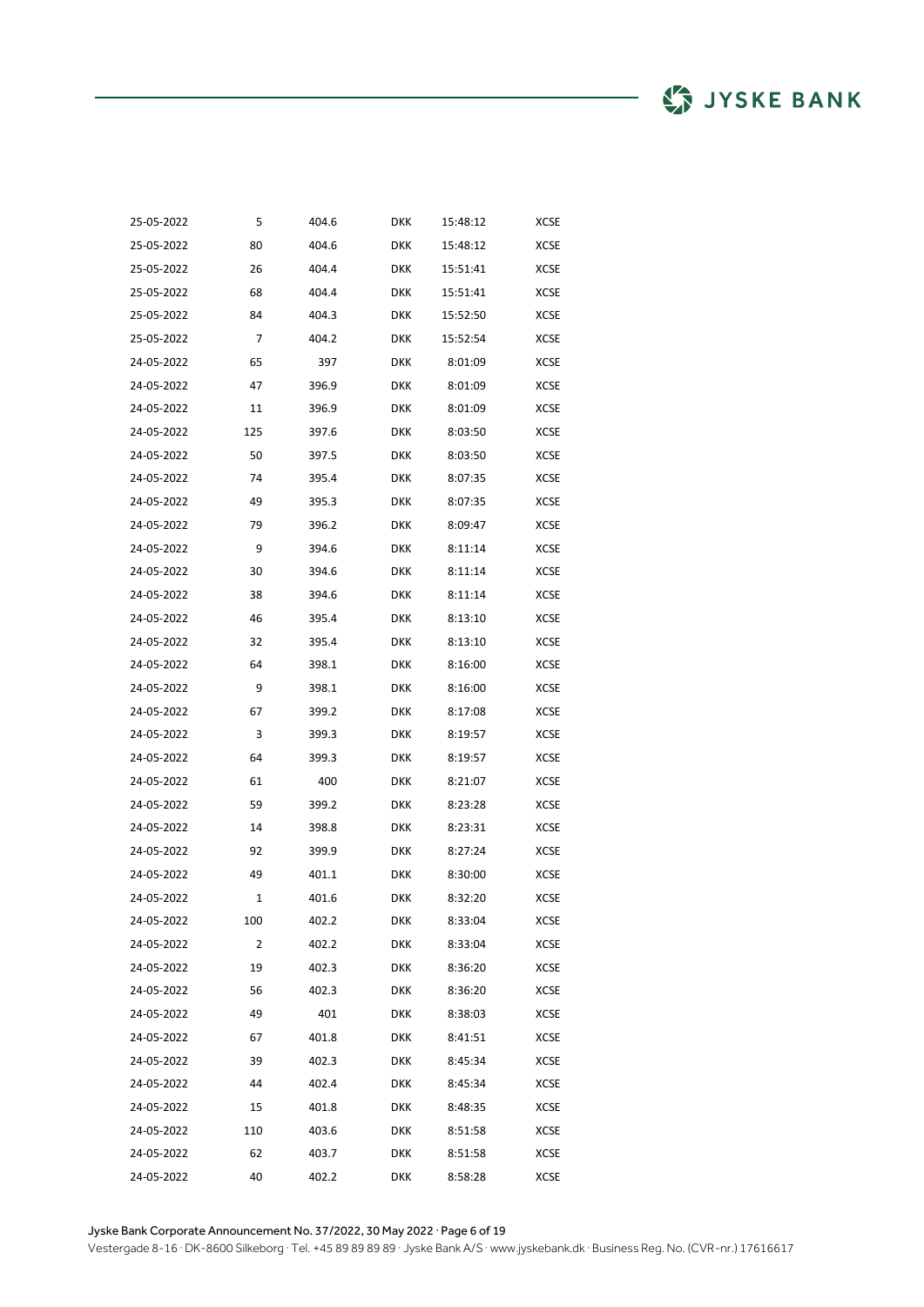| 24-05-2022 | 72  | 403.2 | DKK        | 8:59:57  | <b>XCSE</b> |
|------------|-----|-------|------------|----------|-------------|
| 24-05-2022 | 5   | 403.2 | <b>DKK</b> | 8:59:58  | <b>XCSE</b> |
| 24-05-2022 | 11  | 403.8 | <b>DKK</b> | 9:02:13  | <b>XCSE</b> |
| 24-05-2022 | 108 | 404.7 | <b>DKK</b> | 9:04:13  | <b>XCSE</b> |
| 24-05-2022 | 108 | 404.6 | <b>DKK</b> | 9:04:13  | <b>XCSE</b> |
| 24-05-2022 | 3   | 405.9 | <b>DKK</b> | 9:12:08  | <b>XCSE</b> |
| 24-05-2022 | 56  | 405.9 | <b>DKK</b> | 9:12:08  | XCSE        |
| 24-05-2022 | 50  | 406.6 | <b>DKK</b> | 9:15:24  | <b>XCSE</b> |
| 24-05-2022 | 8   | 406.6 | <b>DKK</b> | 9:15:24  | <b>XCSE</b> |
| 24-05-2022 | 56  | 405.6 | <b>DKK</b> | 9:18:43  | <b>XCSE</b> |
| 24-05-2022 | 12  | 404.9 | <b>DKK</b> | 9:21:01  | XCSE        |
| 24-05-2022 | 42  | 404.9 | <b>DKK</b> | 9:21:01  | <b>XCSE</b> |
| 24-05-2022 | 14  | 406.6 | <b>DKK</b> | 9:27:00  | <b>XCSE</b> |
| 24-05-2022 | 70  | 406.6 | <b>DKK</b> | 9:27:00  | <b>XCSE</b> |
| 24-05-2022 | 67  | 406.5 | <b>DKK</b> | 9:30:37  | <b>XCSE</b> |
| 24-05-2022 | 10  | 406.1 | DKK        | 9:30:37  | XCSE        |
| 24-05-2022 | 57  | 406.1 | DKK        | 9:30:37  | <b>XCSE</b> |
| 24-05-2022 | 12  | 405.5 | <b>DKK</b> | 9:38:32  | XCSE        |
| 24-05-2022 | 65  | 405.5 | <b>DKK</b> | 9:38:32  | <b>XCSE</b> |
| 24-05-2022 | 82  | 405.2 | DKK        | 9:43:38  | XCSE        |
| 24-05-2022 | 13  | 405.1 | <b>DKK</b> | 9:47:25  | XCSE        |
| 24-05-2022 | 49  | 405.1 | <b>DKK</b> | 9:47:25  | XCSE        |
| 24-05-2022 | 62  | 405   | <b>DKK</b> | 9:47:25  | XCSE        |
| 24-05-2022 | 53  | 405.5 | DKK        | 9:54:15  | XCSE        |
| 24-05-2022 | 83  | 405.4 | DKK        | 10:00:06 | XCSE        |
| 24-05-2022 | 10  | 405.4 | <b>DKK</b> | 10:00:06 | XCSE        |
| 24-05-2022 | 86  | 405.1 | <b>DKK</b> | 10:06:00 | XCSE        |
| 24-05-2022 | 30  | 405.8 | DKK        | 10:09:30 | <b>XCSE</b> |
| 24-05-2022 | 57  | 405.9 | DKK        | 10:10:05 | <b>XCSE</b> |
| 24-05-2022 | 64  | 405.2 | DKK        | 10:14:11 | XCSE        |
| 24-05-2022 | 18  | 404.9 | <b>DKK</b> | 10:14:11 | XCSE        |
| 24-05-2022 | 46  | 404.9 | DKK        | 10:14:11 | XCSE        |
| 24-05-2022 | 49  | 404.4 | DKK        | 10:21:39 | XCSE        |
| 24-05-2022 | 60  | 404.1 | <b>DKK</b> | 10:25:32 | XCSE        |
| 24-05-2022 | 60  | 403.9 | <b>DKK</b> | 10:25:32 | XCSE        |
| 24-05-2022 | 52  | 404.2 | DKK        | 10:33:01 | XCSE        |
| 24-05-2022 | 5   | 404.2 | DKK        | 10:33:01 | XCSE        |
| 24-05-2022 | 64  | 405.1 | <b>DKK</b> | 10:37:30 | XCSE        |
| 24-05-2022 | 49  | 405   | <b>DKK</b> | 10:40:53 | XCSE        |
| 24-05-2022 | 58  | 404.1 | DKK        | 10:44:02 | XCSE        |
| 24-05-2022 | 93  | 405   | DKK        | 10:50:43 | XCSE        |
| 24-05-2022 | 32  | 404.9 | DKK        | 10:50:43 | XCSE        |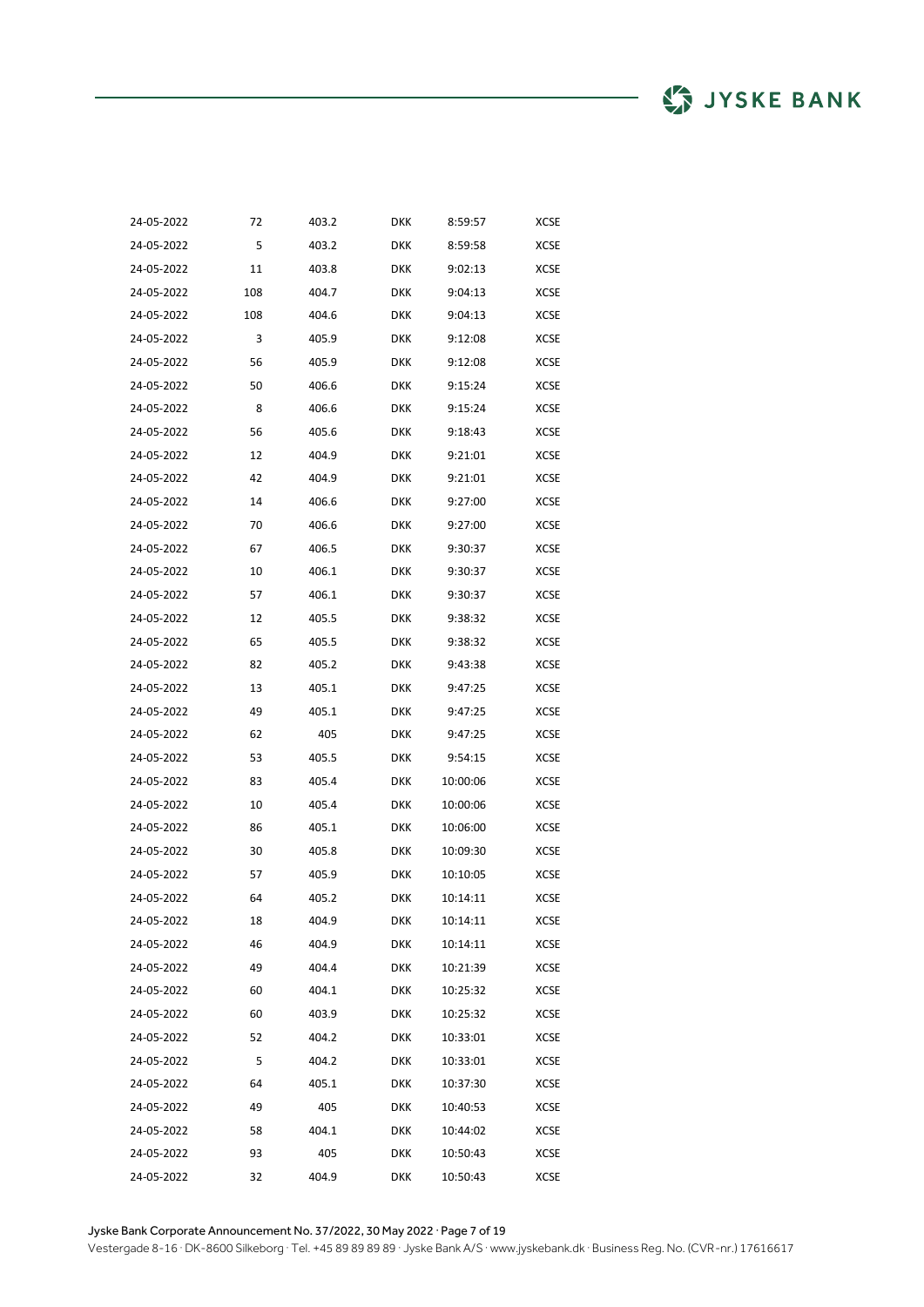| 24-05-2022 | 33 | 404.9 | DKK        | 10:50:43 | <b>XCSE</b> |
|------------|----|-------|------------|----------|-------------|
| 24-05-2022 | 51 | 404.8 | DKK        | 10:58:34 | XCSE        |
| 24-05-2022 | 82 | 404.9 | <b>DKK</b> | 11:04:00 | XCSE        |
| 24-05-2022 | 8  | 404.9 | <b>DKK</b> | 11:04:00 | XCSE        |
| 24-05-2022 | 62 | 404.8 | <b>DKK</b> | 11:08:29 | XCSE        |
| 24-05-2022 | 58 | 404.7 | <b>DKK</b> | 11:12:56 | XCSE        |
| 24-05-2022 | 82 | 405.4 | <b>DKK</b> | 11:18:31 | XCSE        |
| 24-05-2022 | 47 | 406.6 | DKK        | 11:23:44 | XCSE        |
| 24-05-2022 | 20 | 406.6 | <b>DKK</b> | 11:23:44 | XCSE        |
| 24-05-2022 | 68 | 406   | <b>DKK</b> | 11:28:40 | <b>XCSE</b> |
| 24-05-2022 | 9  | 405.8 | <b>DKK</b> | 11:28:42 | XCSE        |
| 24-05-2022 | 63 | 405.6 | DKK        | 11:33:07 | XCSE        |
| 24-05-2022 | 68 | 406.5 | DKK        | 11:38:30 | XCSE        |
| 24-05-2022 | 65 | 406.7 | <b>DKK</b> | 11:43:04 | XCSE        |
| 24-05-2022 | 34 | 405.8 | <b>DKK</b> | 11:47:19 | XCSE        |
| 24-05-2022 | 56 | 405.6 | DKK        | 11:49:14 | XCSE        |
| 24-05-2022 | 54 | 405.4 | DKK        | 11:55:44 | XCSE        |
| 24-05-2022 | 56 | 406   | DKK        | 11:57:49 | XCSE        |
| 24-05-2022 | 53 | 406.3 | DKK        | 12:01:36 | XCSE        |
| 24-05-2022 | 55 | 406.7 | DKK        | 12:05:34 | XCSE        |
| 24-05-2022 | 55 | 406.5 | DKK        | 12:05:34 | XCSE        |
| 24-05-2022 | 18 | 407.1 | DKK        | 12:14:10 | XCSE        |
| 24-05-2022 | 37 | 407.1 | DKK        | 12:14:10 | XCSE        |
| 24-05-2022 | 42 | 406.5 | DKK        | 12:19:04 | XCSE        |
| 24-05-2022 | 22 | 406.5 | DKK        | 12:19:04 | XCSE        |
| 24-05-2022 | 56 | 409   | DKK        | 12:23:34 | XCSE        |
| 24-05-2022 | 56 | 408.9 | DKK        | 12:23:34 | XCSE        |
| 24-05-2022 | 83 | 408.6 | DKK        | 12:34:05 | XCSE        |
| 24-05-2022 | 48 | 408.4 | DKK        | 12:38:01 | XCSE        |
| 24-05-2022 | 49 | 407.8 | DKK        | 12:42:27 | XCSE        |
| 24-05-2022 | 1  | 407.8 | DKK        | 12:42:27 | XCSE        |
| 24-05-2022 | 51 | 407.8 | DKK        | 12:46:18 | <b>XCSE</b> |
| 24-05-2022 | 51 | 407.7 | <b>DKK</b> | 12:46:18 | XCSE        |
| 24-05-2022 | 57 | 408.1 | DKK        | 12:54:01 | XCSE        |
| 24-05-2022 | 84 | 407.7 | <b>DKK</b> | 13:00:40 | XCSE        |
| 24-05-2022 | 36 | 407.6 | DKK        | 13:00:40 | XCSE        |
| 24-05-2022 | 48 | 407.6 | <b>DKK</b> | 13:00:40 | XCSE        |
| 24-05-2022 | 10 | 408   | DKK        | 13:10:32 | <b>XCSE</b> |
| 24-05-2022 | 40 | 408   | <b>DKK</b> | 13:10:32 | XCSE        |
| 24-05-2022 | 54 | 407.7 | DKK        | 13:14:05 | XCSE        |
| 24-05-2022 | 54 | 407.5 | DKK        | 13:14:05 | XCSE        |
| 24-05-2022 | 55 | 408.5 | <b>DKK</b> | 13:21:23 | XCSE        |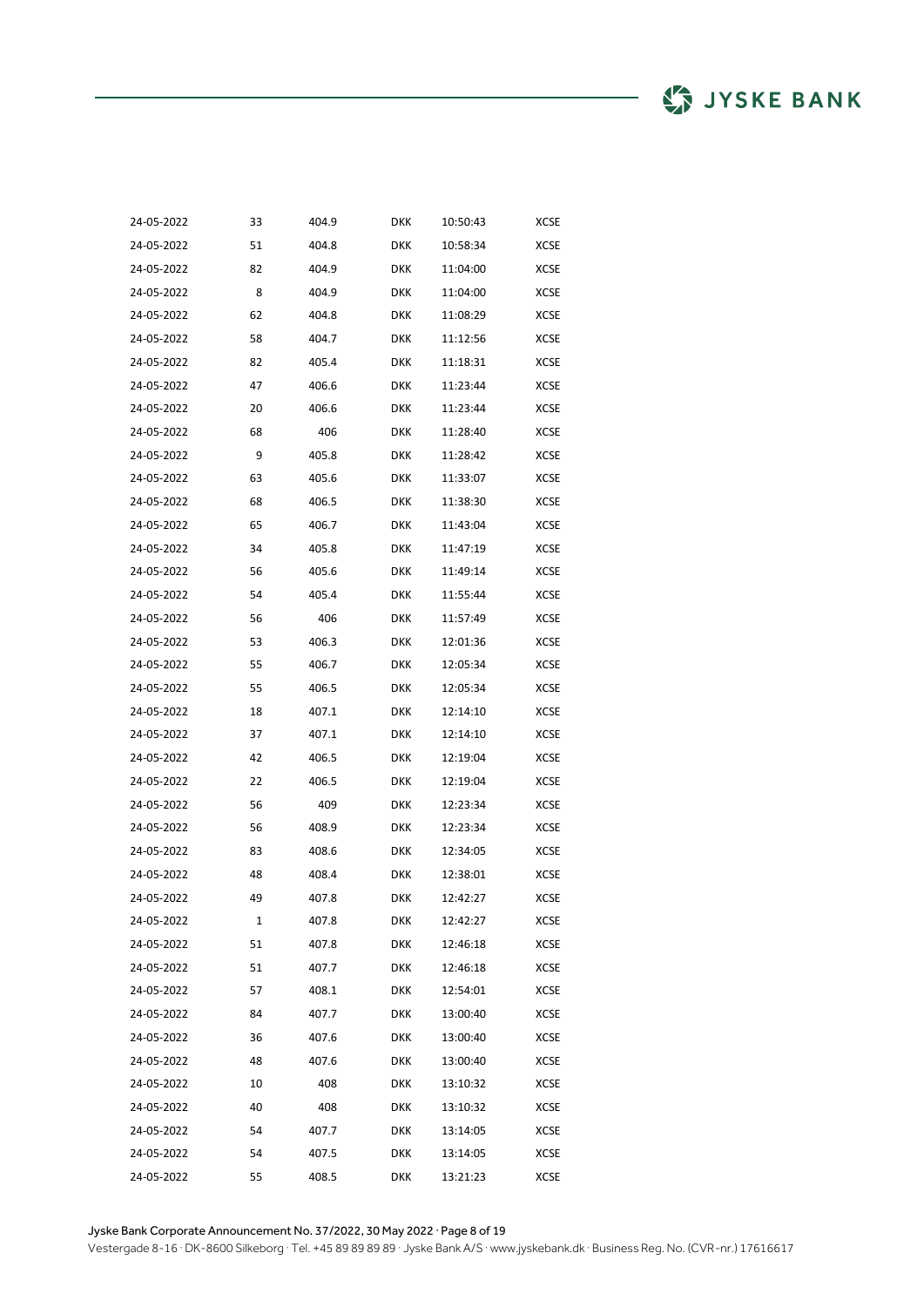| 24-05-2022 | 55  | 408.4 | DKK        | 13:21:24 | XCSE        |
|------------|-----|-------|------------|----------|-------------|
| 24-05-2022 | 34  | 409.1 | DKK        | 13:29:34 | XCSE        |
| 24-05-2022 | 29  | 409.1 | DKK        | 13:29:34 | XCSE        |
| 24-05-2022 | 35  | 409.1 | DKK        | 13:32:58 | <b>XCSE</b> |
| 24-05-2022 | 19  | 409.1 | DKK        | 13:32:58 | XCSE        |
| 24-05-2022 | 54  | 409.2 | DKK        | 13:32:58 | XCSE        |
| 24-05-2022 | 51  | 409.8 | DKK        | 13:38:38 | XCSE        |
| 24-05-2022 | 64  | 409.1 | DKK        | 13:42:43 | XCSE        |
| 24-05-2022 | 91  | 409.3 | DKK        | 13:48:23 | XCSE        |
| 24-05-2022 | 48  | 408.1 | DKK        | 13:51:13 | XCSE        |
| 24-05-2022 | 48  | 407.9 | DKK        | 13:51:13 | XCSE        |
| 24-05-2022 | 36  | 408.5 | DKK        | 13:58:12 | XCSE        |
| 24-05-2022 | 50  | 408.5 | DKK        | 13:58:12 | XCSE        |
| 24-05-2022 | 13  | 407.8 | DKK        | 14:02:31 | XCSE        |
| 24-05-2022 | 62  | 407.8 | DKK        | 14:02:31 | <b>XCSE</b> |
| 24-05-2022 | 16  | 408   | <b>DKK</b> | 14:09:07 | XCSE        |
| 24-05-2022 | 75  | 408   | <b>DKK</b> | 14:09:07 | XCSE        |
| 24-05-2022 | 12  | 407.9 | <b>DKK</b> | 14:09:07 | XCSE        |
| 24-05-2022 | 49  | 407.9 | <b>DKK</b> | 14:09:13 | XCSE        |
| 24-05-2022 | 60  | 407.5 | <b>DKK</b> | 14:12:43 | <b>XCSE</b> |
| 24-05-2022 | 53  | 407.4 | DKK        | 14:12:43 | XCSE        |
| 24-05-2022 | 7   | 407.4 | <b>DKK</b> | 14:12:43 | XCSE        |
| 24-05-2022 | 102 | 407.9 | DKK        | 14:20:03 | XCSE        |
| 24-05-2022 | 59  | 408.1 | <b>DKK</b> | 14:23:55 | <b>XCSE</b> |
| 24-05-2022 | 66  | 409.1 | DKK        | 14:26:31 | <b>XCSE</b> |
| 24-05-2022 | 92  | 409.1 | DKK        | 14:30:26 | XCSE        |
| 24-05-2022 | 51  | 409   | <b>DKK</b> | 14:31:09 | XCSE        |
| 24-05-2022 | 43  | 408.7 | DKK        | 14:33:00 | <b>XCSE</b> |
| 24-05-2022 | 46  | 408.7 | <b>DKK</b> | 14:33:00 | XCSE        |
| 24-05-2022 | 86  | 408.2 | DKK        | 14:35:22 | XCSE        |
| 24-05-2022 | 68  | 408   | <b>DKK</b> | 14:35:22 | XCSE        |
| 24-05-2022 | 18  | 408.2 | DKK        | 14:38:17 | <b>XCSE</b> |
| 24-05-2022 | 27  | 408.2 | <b>DKK</b> | 14:38:17 | XCSE        |
| 24-05-2022 | 3   | 408.2 | <b>DKK</b> | 14:38:17 | <b>XCSE</b> |
| 24-05-2022 | 73  | 408.8 | <b>DKK</b> | 14:40:27 | XCSE        |
| 24-05-2022 | 66  | 409.1 | <b>DKK</b> | 14:42:04 | XCSE        |
| 24-05-2022 | 65  | 409.6 | <b>DKK</b> | 14:44:56 | XCSE        |
| 24-05-2022 | 31  | 409.4 | <b>DKK</b> | 14:45:00 | <b>XCSE</b> |
| 24-05-2022 | 65  | 409.1 | <b>DKK</b> | 14:47:36 | <b>XCSE</b> |
| 24-05-2022 | 68  | 409.3 | <b>DKK</b> | 14:49:35 | XCSE        |
| 24-05-2022 | 2   | 409.3 | DKK        | 14:49:35 | XCSE        |
| 24-05-2022 | 71  | 409.4 | <b>DKK</b> | 14:51:18 | XCSE        |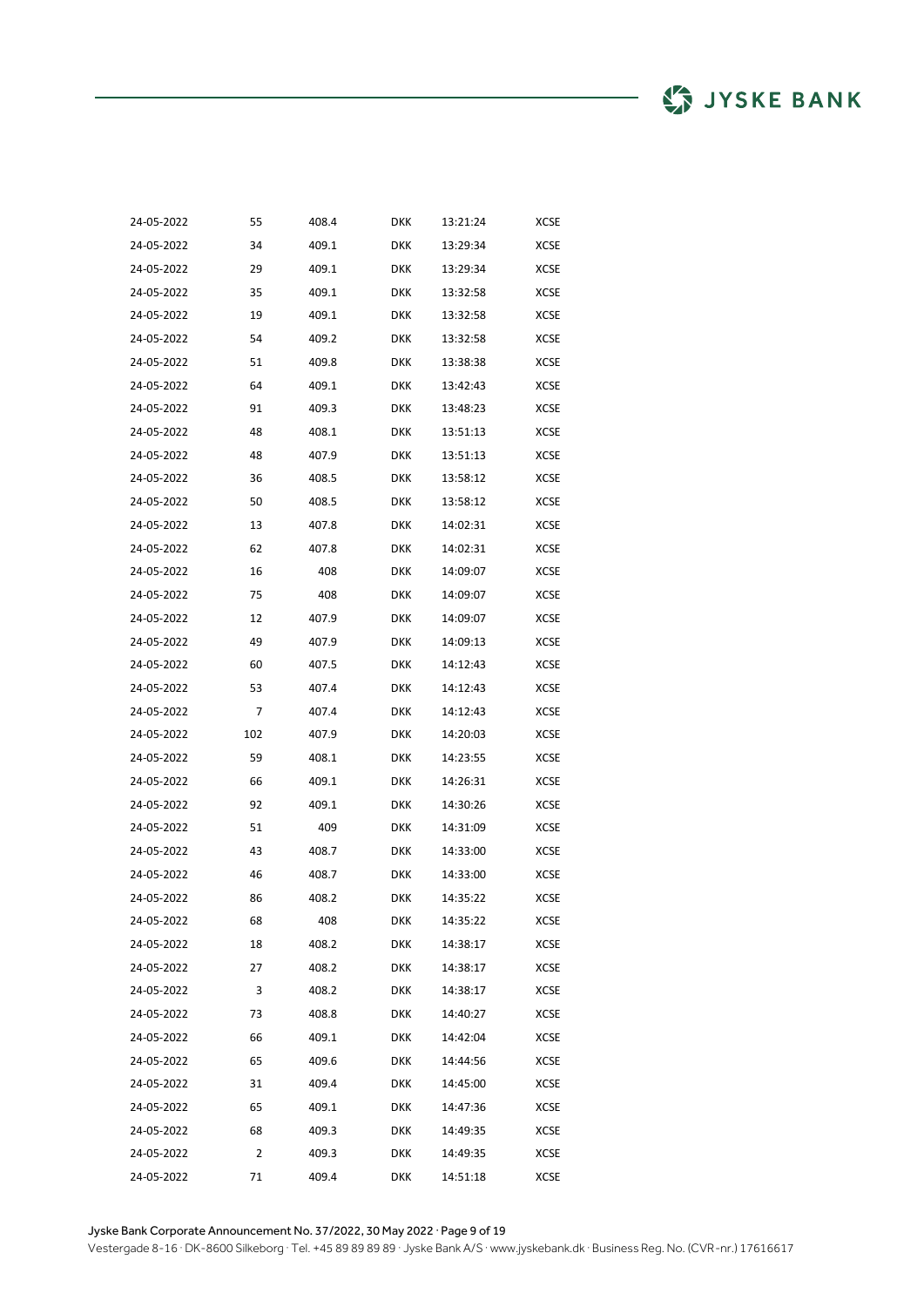| 24-05-2022 | 71  | 409.1 | DKK        | 14:53:12 | XCSE        |
|------------|-----|-------|------------|----------|-------------|
| 24-05-2022 | 65  | 408.7 | DKK        | 14:55:29 | XCSE        |
| 24-05-2022 | 114 | 409.5 | DKK        | 14:58:47 | XCSE        |
| 24-05-2022 | 73  | 409.2 | DKK        | 15:00:18 | XCSE        |
| 24-05-2022 | 65  | 407.3 | DKK        | 15:02:01 | XCSE        |
| 24-05-2022 | 10  | 407   | DKK        | 15:04:17 | XCSE        |
| 24-05-2022 | 75  | 407   | DKK        | 15:04:17 | XCSE        |
| 24-05-2022 | 11  | 406.9 | DKK        | 15:04:21 | XCSE        |
| 24-05-2022 | 56  | 406.8 | DKK        | 15:06:07 | <b>XCSE</b> |
| 24-05-2022 | 65  | 406.6 | DKK        | 15:08:03 | XCSE        |
| 24-05-2022 | 27  | 405.6 | DKK        | 15:10:32 | XCSE        |
| 24-05-2022 | 38  | 405.6 | DKK        | 15:10:32 | XCSE        |
| 24-05-2022 | 63  | 405.3 | DKK        | 15:12:00 | XCSE        |
| 24-05-2022 | 62  | 405.3 | DKK        | 15:14:27 | XCSE        |
| 24-05-2022 | 65  | 404.8 | DKK        | 15:16:18 | <b>XCSE</b> |
| 24-05-2022 | 65  | 404.1 | <b>DKK</b> | 15:18:51 | <b>XCSE</b> |
| 24-05-2022 | 64  | 403.5 | DKK        | 15:20:08 | <b>XCSE</b> |
| 24-05-2022 | 31  | 403.5 | <b>DKK</b> | 15:22:16 | XCSE        |
| 24-05-2022 | 66  | 403.7 | <b>DKK</b> | 15:23:24 | XCSE        |
| 24-05-2022 | 65  | 403.4 | <b>DKK</b> | 15:25:01 | <b>XCSE</b> |
| 24-05-2022 | 66  | 403.4 | DKK        | 15:27:24 | <b>XCSE</b> |
| 24-05-2022 | 65  | 403.6 | <b>DKK</b> | 15:29:08 | XCSE        |
| 24-05-2022 | 71  | 404.8 | <b>DKK</b> | 15:31:53 | XCSE        |
| 24-05-2022 | 23  | 405.1 | <b>DKK</b> | 15:34:18 | <b>XCSE</b> |
| 24-05-2022 | 83  | 405.1 | DKK        | 15:34:18 | <b>XCSE</b> |
| 24-05-2022 | 68  | 404.3 | <b>DKK</b> | 15:37:07 | XCSE        |
| 24-05-2022 | 62  | 403.9 | DKK        | 15:40:12 | XCSE        |
| 24-05-2022 | 20  | 403.9 | <b>DKK</b> | 15:40:12 | <b>XCSE</b> |
| 24-05-2022 | 18  | 403.8 | DKK        | 15:40:12 | XCSE        |
| 24-05-2022 | 74  | 403.5 | DKK        | 15:41:58 | XCSE        |
| 24-05-2022 | 72  | 403.7 | <b>DKK</b> | 15:43:13 | XCSE        |
| 24-05-2022 | 33  | 403.7 | DKK        | 15:45:53 | <b>XCSE</b> |
| 24-05-2022 | 82  | 403.8 | <b>DKK</b> | 15:46:04 | XCSE        |
| 24-05-2022 | 32  | 403.9 | <b>DKK</b> | 15:47:09 | <b>XCSE</b> |
| 24-05-2022 | 16  | 403.9 | <b>DKK</b> | 15:47:09 | XCSE        |
| 24-05-2022 | 41  | 403.3 | <b>DKK</b> | 15:49:05 | XCSE        |
| 24-05-2022 | 44  | 403.3 | <b>DKK</b> | 15:49:05 | XCSE        |
| 24-05-2022 | 68  | 403.1 | <b>DKK</b> | 15:50:33 | <b>XCSE</b> |
| 24-05-2022 | 72  | 403.4 | DKK        | 15:52:30 | XCSE        |
| 24-05-2022 | 3   | 403.3 | <b>DKK</b> | 15:52:30 | XCSE        |
| 23-05-2022 | 161 | 384.6 | DKK        | 8:00:01  | XCSE        |
| 23-05-2022 | 302 | 387   | <b>DKK</b> | 8:02:48  | XCSE        |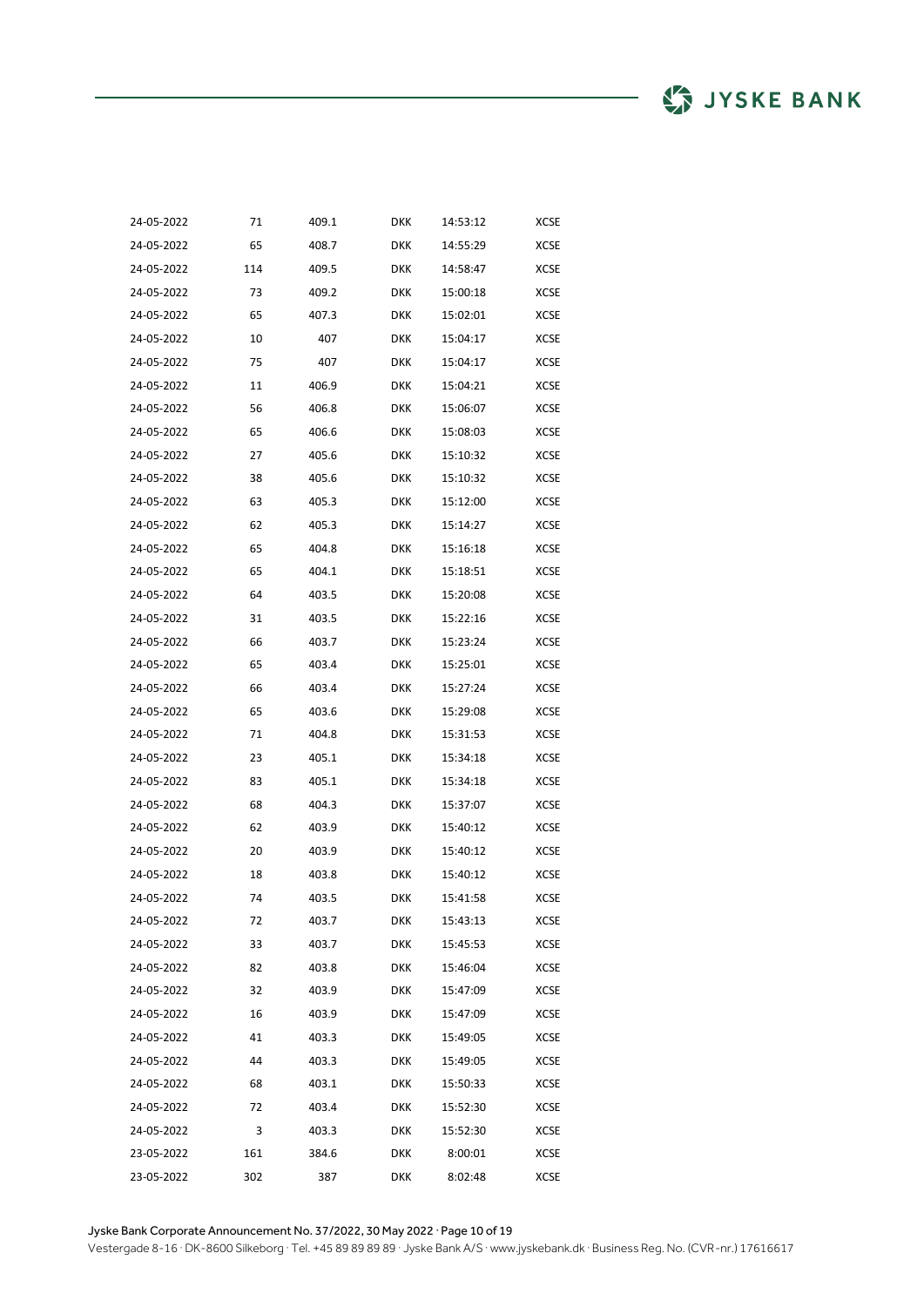| 23-05-2022 | 109 | 387.5 | DKK        | 8:03:35 | <b>XCSE</b> |
|------------|-----|-------|------------|---------|-------------|
| 23-05-2022 | 73  | 387.4 | <b>DKK</b> | 8:03:35 | <b>XCSE</b> |
| 23-05-2022 | 82  | 387.4 | <b>DKK</b> | 8:04:24 | XCSE        |
| 23-05-2022 | 55  | 387.3 | <b>DKK</b> | 8:04:24 | <b>XCSE</b> |
| 23-05-2022 | 37  | 387.1 | <b>DKK</b> | 8:04:24 | <b>XCSE</b> |
| 23-05-2022 | 8   | 387   | <b>DKK</b> | 8:04:24 | <b>XCSE</b> |
| 23-05-2022 | 20  | 387.1 | <b>DKK</b> | 8:04:24 | XCSE        |
| 23-05-2022 | 55  | 387   | <b>DKK</b> | 8:04:24 | <b>XCSE</b> |
| 23-05-2022 | 74  | 384.8 | <b>DKK</b> | 8:06:03 | <b>XCSE</b> |
| 23-05-2022 | 65  | 386.7 | DKK        | 8:09:45 | <b>XCSE</b> |
| 23-05-2022 | 65  | 387   | <b>DKK</b> | 8:10:32 | <b>XCSE</b> |
| 23-05-2022 | 65  | 386.8 | DKK        | 8:10:32 | <b>XCSE</b> |
| 23-05-2022 | 65  | 386.9 | <b>DKK</b> | 8:11:06 | <b>XCSE</b> |
| 23-05-2022 | 125 | 386.5 | DKK        | 8:11:16 | XCSE        |
| 23-05-2022 | 57  | 386.4 | <b>DKK</b> | 8:11:16 | XCSE        |
| 23-05-2022 | 109 | 384.9 | <b>DKK</b> | 8:12:34 | XCSE        |
| 23-05-2022 | 105 | 385.5 | DKK        | 8:14:55 | XCSE        |
| 23-05-2022 | 49  | 386.3 | <b>DKK</b> | 8:15:28 | <b>XCSE</b> |
| 23-05-2022 | 109 | 386.4 | <b>DKK</b> | 8:15:28 | XCSE        |
| 23-05-2022 | 96  | 385.5 | <b>DKK</b> | 8:17:00 | XCSE        |
| 23-05-2022 | 64  | 385.4 | DKK        | 8:17:29 | XCSE        |
| 23-05-2022 | 19  | 385.8 | DKK        | 8:18:26 | XCSE        |
| 23-05-2022 | 62  | 385.8 | <b>DKK</b> | 8:18:26 | XCSE        |
| 23-05-2022 | 35  | 385.6 | DKK        | 8:18:30 | XCSE        |
| 23-05-2022 | 30  | 387.3 | DKK        | 8:20:51 | XCSE        |
| 23-05-2022 | 21  | 387.3 | DKK        | 8:20:52 | XCSE        |
| 23-05-2022 | 68  | 387.3 | DKK        | 8:20:52 | XCSE        |
| 23-05-2022 | 71  | 388.1 | <b>DKK</b> | 8:21:44 | <b>XCSE</b> |
| 23-05-2022 | 71  | 387.9 | DKK        | 8:22:05 | XCSE        |
| 23-05-2022 | 71  | 387.8 | <b>DKK</b> | 8:23:29 | <b>XCSE</b> |
| 23-05-2022 | 79  | 388.1 | <b>DKK</b> | 8:25:27 | <b>XCSE</b> |
| 23-05-2022 | 53  | 388   | <b>DKK</b> | 8:25:27 | XCSE        |
| 23-05-2022 | 53  | 387.9 | <b>DKK</b> | 8:25:27 | XCSE        |
| 23-05-2022 | 63  | 386.9 | <b>DKK</b> | 8:27:29 | XCSE        |
| 23-05-2022 | 58  | 386.5 | <b>DKK</b> | 8:28:36 | XCSE        |
| 23-05-2022 | 119 | 386.7 | <b>DKK</b> | 8:30:02 | <b>XCSE</b> |
| 23-05-2022 | 61  | 386.2 | <b>DKK</b> | 8:31:07 | XCSE        |
| 23-05-2022 | 61  | 386   | <b>DKK</b> | 8:31:07 | <b>XCSE</b> |
| 23-05-2022 | 61  | 386.4 | <b>DKK</b> | 8:33:35 | XCSE        |
| 23-05-2022 | 50  | 386.7 | <b>DKK</b> | 8:36:45 | XCSE        |
| 23-05-2022 | 55  | 386.7 | <b>DKK</b> | 8:36:45 | XCSE        |
| 23-05-2022 | 125 | 387.1 | <b>DKK</b> | 8:39:06 | XCSE        |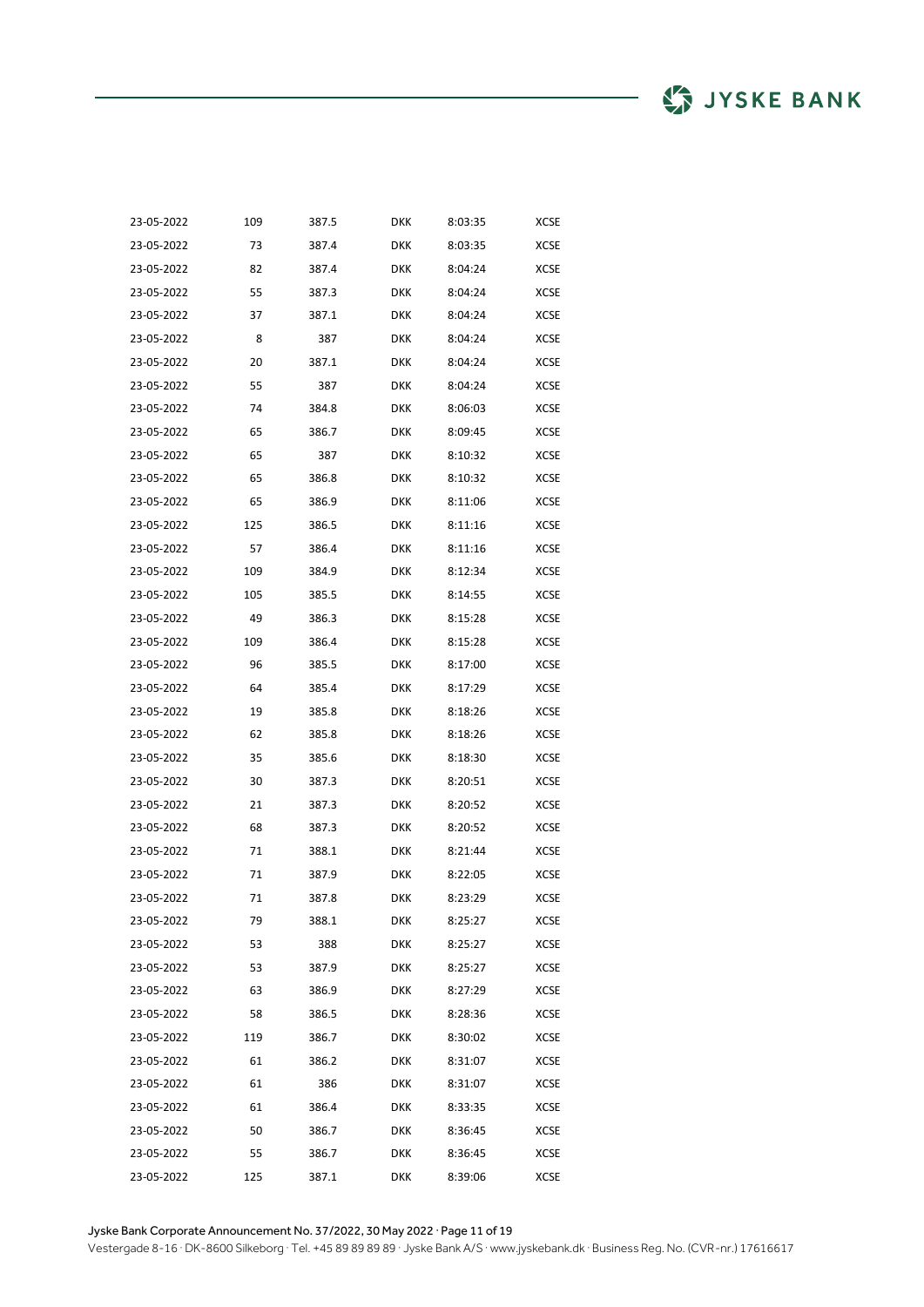| 23-05-2022 | 28  | 387.3 | <b>DKK</b> | 8:40:05 | <b>XCSE</b> |
|------------|-----|-------|------------|---------|-------------|
| 23-05-2022 | 75  | 387.3 | <b>DKK</b> | 8:40:05 | <b>XCSE</b> |
| 23-05-2022 | 69  | 387.2 | <b>DKK</b> | 8:40:05 | <b>XCSE</b> |
| 23-05-2022 | 68  | 387.1 | <b>DKK</b> | 8:40:05 | <b>XCSE</b> |
| 23-05-2022 | 5   | 386.4 | <b>DKK</b> | 8:43:18 | <b>XCSE</b> |
| 23-05-2022 | 75  | 386.4 | <b>DKK</b> | 8:43:18 | <b>XCSE</b> |
| 23-05-2022 | 98  | 386.2 | <b>DKK</b> | 8:45:01 | XCSE        |
| 23-05-2022 | 98  | 386   | <b>DKK</b> | 8:45:01 | <b>XCSE</b> |
| 23-05-2022 | 97  | 385.3 | <b>DKK</b> | 8:50:22 | <b>XCSE</b> |
| 23-05-2022 | 27  | 385.2 | <b>DKK</b> | 8:50:53 | <b>XCSE</b> |
| 23-05-2022 | 38  | 385.2 | <b>DKK</b> | 8:50:53 | XCSE        |
| 23-05-2022 | 42  | 384.5 | <b>DKK</b> | 8:53:16 | <b>XCSE</b> |
| 23-05-2022 | 38  | 384.5 | <b>DKK</b> | 8:53:16 | <b>XCSE</b> |
| 23-05-2022 | 5   | 384.5 | <b>DKK</b> | 8:53:16 | <b>XCSE</b> |
| 23-05-2022 | 73  | 385.4 | <b>DKK</b> | 8:56:23 | <b>XCSE</b> |
| 23-05-2022 | 65  | 385.3 | <b>DKK</b> | 8:56:23 | XCSE        |
| 23-05-2022 | 61  | 385.2 | <b>DKK</b> | 8:56:24 | XCSE        |
| 23-05-2022 | 4   | 385.2 | <b>DKK</b> | 8:56:24 | XCSE        |
| 23-05-2022 | 22  | 385   | <b>DKK</b> | 8:58:12 | <b>XCSE</b> |
| 23-05-2022 | 53  | 385   | <b>DKK</b> | 8:58:12 | XCSE        |
| 23-05-2022 | 91  | 384.9 | <b>DKK</b> | 8:59:00 | XCSE        |
| 23-05-2022 | 71  | 386.1 | <b>DKK</b> | 9:01:13 | XCSE        |
| 23-05-2022 | 55  | 386   | <b>DKK</b> | 9:01:13 | XCSE        |
| 23-05-2022 | 54  | 385.3 | <b>DKK</b> | 9:02:34 | XCSE        |
| 23-05-2022 | 54  | 385.2 | <b>DKK</b> | 9:02:34 | XCSE        |
| 23-05-2022 | 55  | 385.5 | <b>DKK</b> | 9:04:58 | XCSE        |
| 23-05-2022 | 50  | 385.5 | <b>DKK</b> | 9:04:58 | XCSE        |
| 23-05-2022 | 51  | 385   | <b>DKK</b> | 9:06:58 | <b>XCSE</b> |
| 23-05-2022 | 2   | 385   | <b>DKK</b> | 9:06:58 | XCSE        |
| 23-05-2022 | 65  | 386.5 | <b>DKK</b> | 9:12:15 | <b>XCSE</b> |
| 23-05-2022 | 67  | 386.2 | DKK        | 9:12:16 | XCSE        |
| 23-05-2022 | 43  | 386.4 | DKK        | 9:12:16 | XCSE        |
| 23-05-2022 | 49  | 386.4 | DKK        | 9:12:16 | XCSE        |
| 23-05-2022 | 116 | 386.3 | <b>DKK</b> | 9:13:12 | <b>XCSE</b> |
| 23-05-2022 | 65  | 386.7 | <b>DKK</b> | 9:15:59 | XCSE        |
| 23-05-2022 | 93  | 388   | DKK        | 9:18:28 | XCSE        |
| 23-05-2022 | 82  | 387.9 | DKK        | 9:18:31 | XCSE        |
| 23-05-2022 | 64  | 387.5 | <b>DKK</b> | 9:20:56 | XCSE        |
| 23-05-2022 | 63  | 387   | <b>DKK</b> | 9:22:37 | <b>XCSE</b> |
| 23-05-2022 | 108 | 388.4 | DKK        | 9:27:17 | XCSE        |
| 23-05-2022 | 84  | 388.5 | DKK        | 9:28:30 | XCSE        |
| 23-05-2022 | 81  | 389.2 | DKK        | 9:30:39 | XCSE        |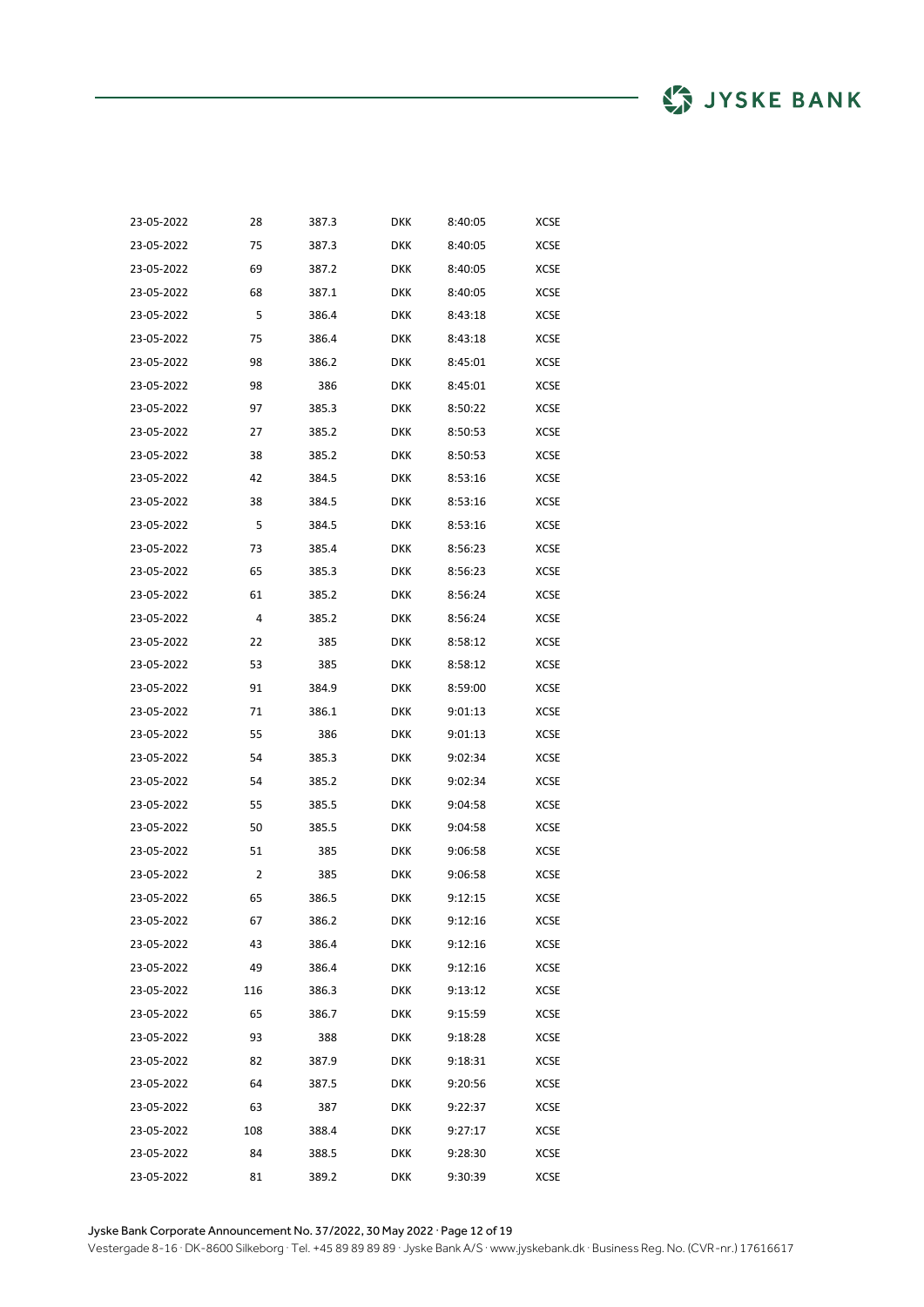| 23-05-2022 | 17  | 389.1 | <b>DKK</b> | 9:30:39  | <b>XCSE</b> |
|------------|-----|-------|------------|----------|-------------|
| 23-05-2022 | 37  | 389.1 | <b>DKK</b> | 9:30:39  | XCSE        |
| 23-05-2022 | 102 | 389.1 | <b>DKK</b> | 9:35:12  | XCSE        |
| 23-05-2022 | 74  | 389   | DKK        | 9:35:24  | XCSE        |
| 23-05-2022 | 48  | 388.9 | <b>DKK</b> | 9:35:24  | <b>XCSE</b> |
| 23-05-2022 | 117 | 388.5 | DKK        | 9:38:50  | <b>XCSE</b> |
| 23-05-2022 | 117 | 388   | <b>DKK</b> | 9:38:50  | XCSE        |
| 23-05-2022 | 77  | 388.3 | DKK        | 9:43:40  | XCSE        |
| 23-05-2022 | 21  | 388.6 | <b>DKK</b> | 9:49:00  | <b>XCSE</b> |
| 23-05-2022 | 28  | 388.6 | DKK        | 9:49:00  | XCSE        |
| 23-05-2022 | 85  | 388.5 | <b>DKK</b> | 9:51:03  | XCSE        |
| 23-05-2022 | 7   | 388.5 | DKK        | 9:51:03  | XCSE        |
| 23-05-2022 | 98  | 388.4 | <b>DKK</b> | 9:51:03  | <b>XCSE</b> |
| 23-05-2022 | 66  | 388.4 | <b>DKK</b> | 9:51:03  | XCSE        |
| 23-05-2022 | 68  | 388   | <b>DKK</b> | 9:53:38  | XCSE        |
| 23-05-2022 | 11  | 388   | DKK        | 9:53:38  | XCSE        |
| 23-05-2022 | 77  | 387.4 | DKK        | 9:55:11  | XCSE        |
| 23-05-2022 | 107 | 388.3 | DKK        | 9:58:13  | XCSE        |
| 23-05-2022 | 108 | 388.5 | DKK        | 10:03:41 | <b>XCSE</b> |
| 23-05-2022 | 28  | 388.4 | DKK        | 10:03:41 | XCSE        |
| 23-05-2022 | 43  | 388.4 | DKK        | 10:03:41 | XCSE        |
| 23-05-2022 | 22  | 389   | DKK        | 10:05:17 | XCSE        |
| 23-05-2022 | 75  | 389.2 | DKK        | 10:05:53 | XCSE        |
| 23-05-2022 | 129 | 389.8 | DKK        | 10:11:20 | XCSE        |
| 23-05-2022 | 69  | 389.7 | DKK        | 10:11:20 | XCSE        |
| 23-05-2022 | 14  | 389.7 | DKK        | 10:11:20 | <b>XCSE</b> |
| 23-05-2022 | 17  | 389.7 | DKK        | 10:11:20 | XCSE        |
| 23-05-2022 | 63  | 389.3 | <b>DKK</b> | 10:13:40 | <b>XCSE</b> |
| 23-05-2022 | 74  | 389.1 | DKK        | 10:15:19 | XCSE        |
| 23-05-2022 | 42  | 388.8 | DKK        | 10:18:09 | XCSE        |
| 23-05-2022 | 30  | 388.8 | DKK        | 10:18:09 | XCSE        |
| 23-05-2022 | 39  | 388.8 | <b>DKK</b> | 10:18:09 | XCSE        |
| 23-05-2022 | 100 | 388.4 | DKK        | 10:21:19 | XCSE        |
| 23-05-2022 | 10  | 388.4 | <b>DKK</b> | 10:21:19 | XCSE        |
| 23-05-2022 | 103 | 389   | <b>DKK</b> | 10:27:26 | XCSE        |
| 23-05-2022 | 120 | 388.9 | <b>DKK</b> | 10:27:26 | XCSE        |
| 23-05-2022 | 51  | 388.8 | DKK        | 10:29:09 | XCSE        |
| 23-05-2022 | 105 | 389.4 | <b>DKK</b> | 10:32:12 | XCSE        |
| 23-05-2022 | 108 | 389.4 | <b>DKK</b> | 10:35:32 | <b>XCSE</b> |
| 23-05-2022 | 21  | 389.3 | DKK        | 10:35:34 | XCSE        |
| 23-05-2022 | 35  | 389.9 | <b>DKK</b> | 10:37:39 | XCSE        |
| 23-05-2022 | 22  | 389.9 | <b>DKK</b> | 10:37:39 | XCSE        |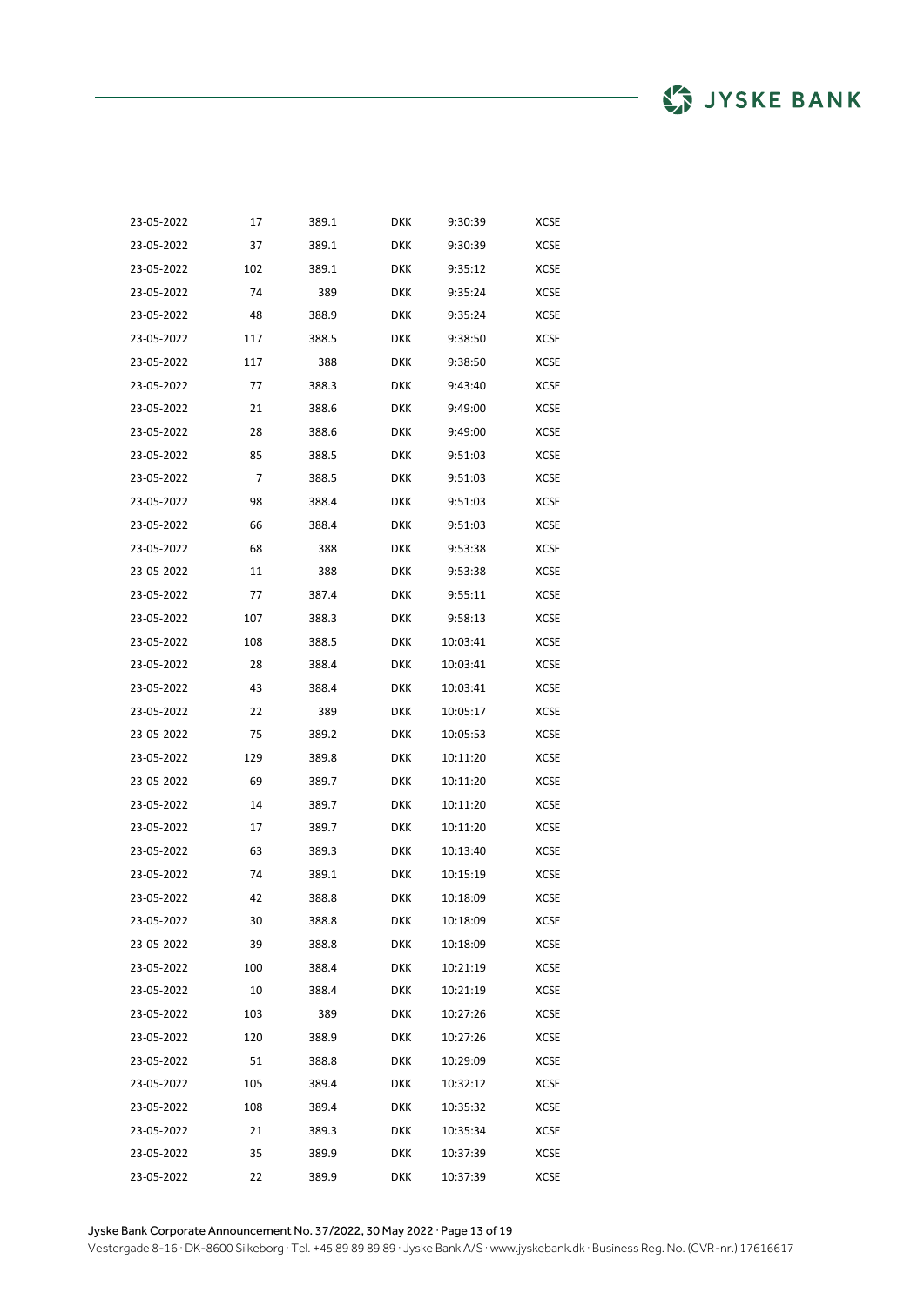| 23-05-2022 | 28  | 389.6 | <b>DKK</b> | 10:39:37 | <b>XCSE</b> |
|------------|-----|-------|------------|----------|-------------|
| 23-05-2022 | 93  | 389.8 | <b>DKK</b> | 10:42:15 | XCSE        |
| 23-05-2022 | 98  | 389.7 | <b>DKK</b> | 10:43:06 | XCSE        |
| 23-05-2022 | 84  | 391.9 | <b>DKK</b> | 10:47:13 | <b>XCSE</b> |
| 23-05-2022 | 56  | 391.8 | <b>DKK</b> | 10:47:13 | <b>XCSE</b> |
| 23-05-2022 | 8   | 391.5 | <b>DKK</b> | 10:47:18 | XCSE        |
| 23-05-2022 | 63  | 390.9 | <b>DKK</b> | 10:49:34 | XCSE        |
| 23-05-2022 | 65  | 390.6 | <b>DKK</b> | 10:51:19 | <b>XCSE</b> |
| 23-05-2022 | 64  | 391.8 | DKK        | 10:53:11 | <b>XCSE</b> |
| 23-05-2022 | 6   | 391.7 | DKK        | 10:53:12 | XCSE        |
| 23-05-2022 | 32  | 391.5 | <b>DKK</b> | 10:55:46 | XCSE        |
| 23-05-2022 | 26  | 391.5 | <b>DKK</b> | 10:55:46 | XCSE        |
| 23-05-2022 | 78  | 391.7 | DKK        | 10:59:22 | XCSE        |
| 23-05-2022 | 87  | 391.9 | DKK        | 11:00:22 | XCSE        |
| 23-05-2022 | 11  | 391.8 | <b>DKK</b> | 11:00:22 | <b>XCSE</b> |
| 23-05-2022 | 3   | 391.8 | DKK        | 11:00:22 | XCSE        |
| 23-05-2022 | 79  | 392.3 | DKK        | 11:04:00 | <b>XCSE</b> |
| 23-05-2022 | 70  | 392.7 | DKK        | 11:05:28 | XCSE        |
| 23-05-2022 | 18  | 392.7 | DKK        | 11:05:28 | XCSE        |
| 23-05-2022 | 11  | 393.3 | DKK        | 11:08:23 | XCSE        |
| 23-05-2022 | 94  | 393.3 | DKK        | 11:08:23 | XCSE        |
| 23-05-2022 | 75  | 393.8 | DKK        | 11:11:19 | XCSE        |
| 23-05-2022 | 27  | 393.8 | DKK        | 11:11:19 | XCSE        |
| 23-05-2022 | 25  | 394.1 | DKK        | 11:15:22 | XCSE        |
| 23-05-2022 | 59  | 394.1 | DKK        | 11:15:22 | XCSE        |
| 23-05-2022 | 48  | 394   | DKK        | 11:15:22 | XCSE        |
| 23-05-2022 | 12  | 393.9 | DKK        | 11:15:23 | XCSE        |
| 23-05-2022 | 83  | 393.9 | DKK        | 11:18:28 | XCSE        |
| 23-05-2022 | 95  | 394.4 | DKK        | 11:21:04 | XCSE        |
| 23-05-2022 | 95  | 394.1 | <b>DKK</b> | 11:21:04 | XCSE        |
| 23-05-2022 | 94  | 395   | <b>DKK</b> | 11:29:32 | XCSE        |
| 23-05-2022 | 11  | 394.9 | <b>DKK</b> | 11:29:32 | XCSE        |
| 23-05-2022 | 52  | 394.9 | <b>DKK</b> | 11:29:32 | XCSE        |
| 23-05-2022 | 68  | 394.6 | <b>DKK</b> | 11:31:12 | XCSE        |
| 23-05-2022 | 68  | 394.3 | <b>DKK</b> | 11:31:12 | XCSE        |
| 23-05-2022 | 65  | 393.9 | <b>DKK</b> | 11:35:26 | <b>XCSE</b> |
| 23-05-2022 | 41  | 394.7 | DKK        | 11:42:15 | XCSE        |
| 23-05-2022 | 132 | 395.5 | <b>DKK</b> | 11:43:09 | XCSE        |
| 23-05-2022 | 89  | 395.4 | <b>DKK</b> | 11:43:09 | XCSE        |
| 23-05-2022 | 99  | 395.1 | <b>DKK</b> | 11:46:38 | XCSE        |
| 23-05-2022 | 65  | 395.5 | DKK        | 11:48:40 | XCSE        |
| 23-05-2022 | 66  | 394.5 | <b>DKK</b> | 11:50:04 | XCSE        |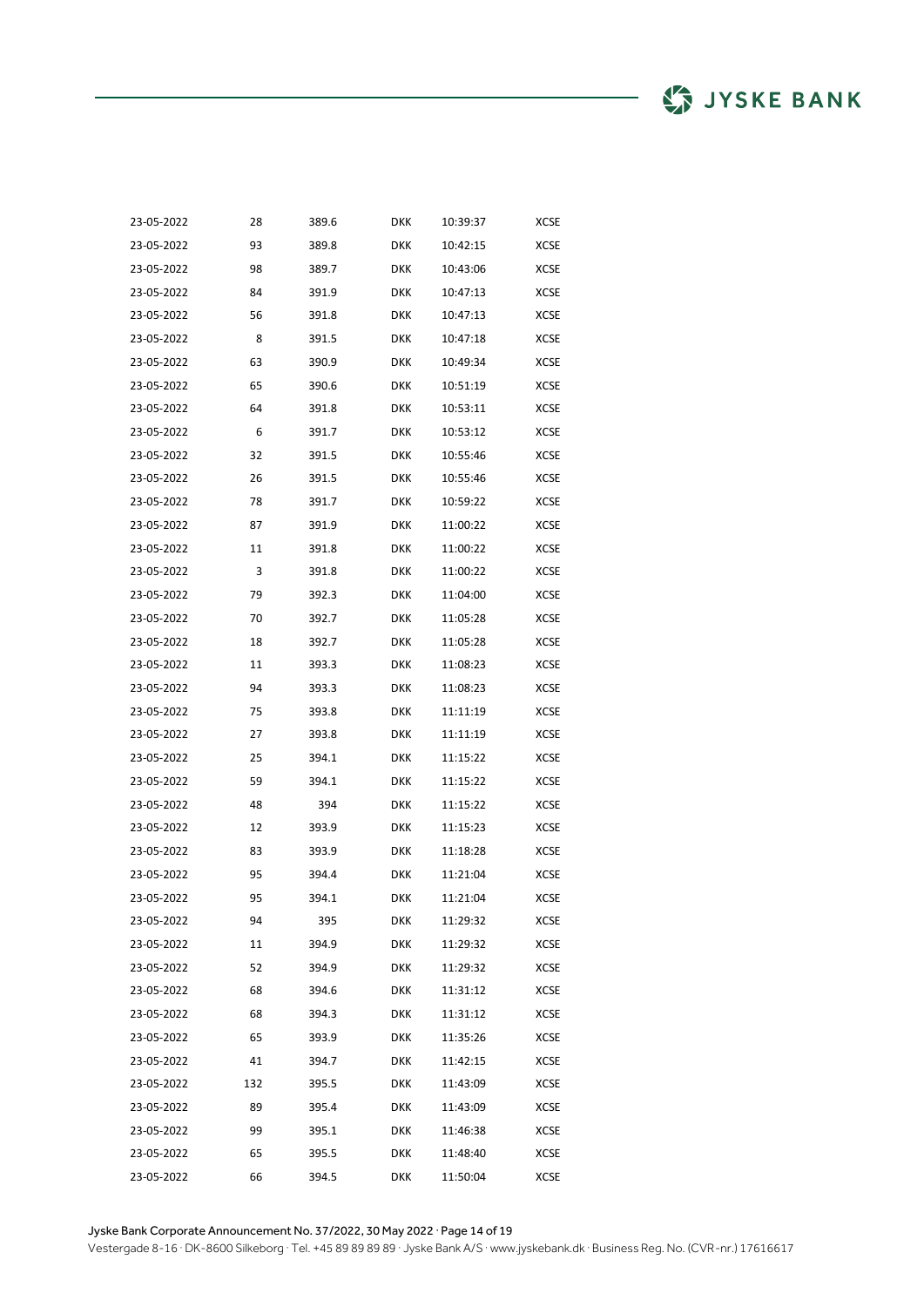| 23-05-2022 | 66  | 394.1 | <b>DKK</b> | 11:50:04 | <b>XCSE</b> |
|------------|-----|-------|------------|----------|-------------|
| 23-05-2022 | 7   | 395.1 | <b>DKK</b> | 11:57:06 | XCSE        |
| 23-05-2022 | 93  | 395.2 | <b>DKK</b> | 11:58:13 | XCSE        |
| 23-05-2022 | 70  | 395.1 | <b>DKK</b> | 11:58:13 | <b>XCSE</b> |
| 23-05-2022 | 81  | 395.4 | <b>DKK</b> | 12:00:26 | <b>XCSE</b> |
| 23-05-2022 | 65  | 394.9 | <b>DKK</b> | 12:02:48 | XCSE        |
| 23-05-2022 | 96  | 395.4 | <b>DKK</b> | 12:05:00 | XCSE        |
| 23-05-2022 | 104 | 395.4 | <b>DKK</b> | 12:11:57 | <b>XCSE</b> |
| 23-05-2022 | 98  | 395.7 | <b>DKK</b> | 12:12:43 | <b>XCSE</b> |
| 23-05-2022 | 88  | 395.8 | <b>DKK</b> | 12:15:45 | XCSE        |
| 23-05-2022 | 60  | 395.7 | <b>DKK</b> | 12:17:09 | XCSE        |
| 23-05-2022 | 4   | 395.6 | <b>DKK</b> | 12:17:12 | XCSE        |
| 23-05-2022 | 10  | 395.6 | <b>DKK</b> | 12:22:09 | XCSE        |
| 23-05-2022 | 93  | 395.7 | DKK        | 12:23:09 | XCSE        |
| 23-05-2022 | 60  | 395.9 | <b>DKK</b> | 12:23:48 | XCSE        |
| 23-05-2022 | 25  | 395.9 | <b>DKK</b> | 12:23:48 | <b>XCSE</b> |
| 23-05-2022 | 6   | 396.7 | <b>DKK</b> | 12:26:26 | <b>XCSE</b> |
| 23-05-2022 | 78  | 396.7 | <b>DKK</b> | 12:26:26 | <b>XCSE</b> |
| 23-05-2022 | 56  | 395.8 | <b>DKK</b> | 12:28:30 | <b>XCSE</b> |
| 23-05-2022 | 5   | 395.6 | <b>DKK</b> | 12:28:33 | <b>XCSE</b> |
| 23-05-2022 | 9   | 395.6 | <b>DKK</b> | 12:28:33 | <b>XCSE</b> |
| 23-05-2022 | 7   | 395.1 | <b>DKK</b> | 12:31:42 | XCSE        |
| 23-05-2022 | 61  | 395.1 | <b>DKK</b> | 12:31:42 | <b>XCSE</b> |
| 23-05-2022 | 68  | 394.9 | <b>DKK</b> | 12:31:42 | <b>XCSE</b> |
| 23-05-2022 | 35  | 394.1 | <b>DKK</b> | 12:36:36 | <b>XCSE</b> |
| 23-05-2022 | 32  | 394.1 | <b>DKK</b> | 12:36:36 | XCSE        |
| 23-05-2022 | 56  | 394.6 | <b>DKK</b> | 12:38:46 | <b>XCSE</b> |
| 23-05-2022 | 118 | 395.1 | <b>DKK</b> | 12:42:04 | <b>XCSE</b> |
| 23-05-2022 | 80  | 394.9 | <b>DKK</b> | 12:42:04 | <b>XCSE</b> |
| 23-05-2022 | 48  | 395.1 | DKK        | 12:52:20 | XCSE        |
| 23-05-2022 | 12  | 395.1 | <b>DKK</b> | 12:52:20 | XCSE        |
| 23-05-2022 | 49  | 395.1 | <b>DKK</b> | 12:52:20 | XCSE        |
| 23-05-2022 | 43  | 395.9 | <b>DKK</b> | 12:54:52 | XCSE        |
| 23-05-2022 | 64  | 395.9 | <b>DKK</b> | 12:54:52 | <b>XCSE</b> |
| 23-05-2022 | 107 | 396   | <b>DKK</b> | 12:54:52 | <b>XCSE</b> |
| 23-05-2022 | 105 | 396   | <b>DKK</b> | 12:58:15 | XCSE        |
| 23-05-2022 | 8   | 395.8 | <b>DKK</b> | 12:58:15 | XCSE        |
| 23-05-2022 | 57  | 395.5 | <b>DKK</b> | 13:00:43 | <b>XCSE</b> |
| 23-05-2022 | 90  | 395.8 | <b>DKK</b> | 13:03:40 | XCSE        |
| 23-05-2022 | 32  | 396.7 | <b>DKK</b> | 13:05:08 | XCSE        |
| 23-05-2022 | 29  | 396.7 | DKK        | 13:05:08 | XCSE        |
| 23-05-2022 | 62  | 395.9 | DKK        | 13:08:19 | <b>XCSE</b> |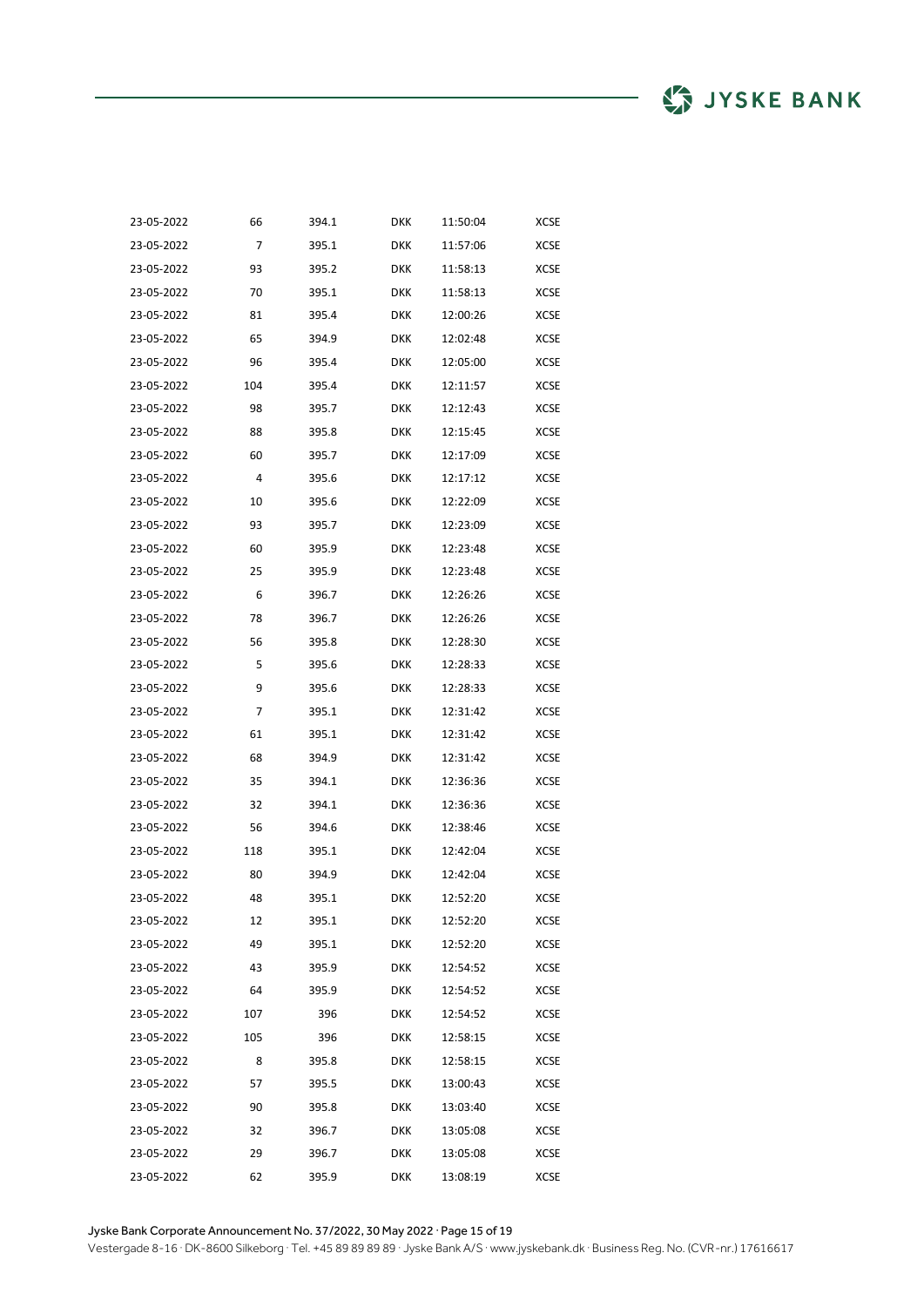| 23-05-2022 | 62  | 395.5 | <b>DKK</b> | 13:09:59 | <b>XCSE</b> |
|------------|-----|-------|------------|----------|-------------|
| 23-05-2022 | 107 | 394.5 | DKK        | 13:15:09 | <b>XCSE</b> |
| 23-05-2022 | 12  | 394.4 | DKK        | 13:15:09 | XCSE        |
| 23-05-2022 | 58  | 394.4 | DKK        | 13:15:09 | XCSE        |
| 23-05-2022 | 71  | 394.4 | DKK        | 13:17:45 | XCSE        |
| 23-05-2022 | 53  | 394.7 | DKK        | 13:19:33 | XCSE        |
| 23-05-2022 | 10  | 394.7 | DKK        | 13:19:33 | XCSE        |
| 23-05-2022 | 63  | 394.6 | DKK        | 13:19:33 | XCSE        |
| 23-05-2022 | 48  | 394.3 | DKK        | 13:22:58 | <b>XCSE</b> |
| 23-05-2022 | 75  | 395   | <b>DKK</b> | 13:24:16 | XCSE        |
| 23-05-2022 | 93  | 395.7 | DKK        | 13:29:17 | XCSE        |
| 23-05-2022 | 11  | 395.6 | DKK        | 13:29:17 | XCSE        |
| 23-05-2022 | 51  | 395.6 | DKK        | 13:29:18 | XCSE        |
| 23-05-2022 | 132 | 396.1 | <b>DKK</b> | 13:35:54 | XCSE        |
| 23-05-2022 | 75  | 396.1 | DKK        | 13:38:00 | XCSE        |
| 23-05-2022 | 29  | 396.1 | DKK        | 13:38:00 | XCSE        |
| 23-05-2022 | 86  | 396   | DKK        | 13:38:49 | <b>XCSE</b> |
| 23-05-2022 | 95  | 396.5 | <b>DKK</b> | 13:39:04 | XCSE        |
| 23-05-2022 | 75  | 396.2 | DKK        | 13:41:52 | <b>XCSE</b> |
| 23-05-2022 | 114 | 396.2 | DKK        | 13:44:07 | <b>XCSE</b> |
| 23-05-2022 | 65  | 395.8 | DKK        | 13:47:03 | <b>XCSE</b> |
| 23-05-2022 | 77  | 396.1 | DKK        | 13:48:35 | XCSE        |
| 23-05-2022 | 7   | 396.8 | DKK        | 13:52:55 | XCSE        |
| 23-05-2022 | 89  | 396.8 | DKK        | 13:52:55 | XCSE        |
| 23-05-2022 | 13  | 396.7 | DKK        | 13:52:55 | <b>XCSE</b> |
| 23-05-2022 | 11  | 397   | DKK        | 13:54:58 | XCSE        |
| 23-05-2022 | 68  | 397   | DKK        | 13:54:58 | XCSE        |
| 23-05-2022 | 44  | 397   | DKK        | 13:55:12 | XCSE        |
| 23-05-2022 | 53  | 397   | DKK        | 13:55:12 | <b>XCSE</b> |
| 23-05-2022 | 51  | 396.8 | DKK        | 13:56:16 | XCSE        |
| 23-05-2022 | 96  | 396.5 | <b>DKK</b> | 13:58:38 | XCSE        |
| 23-05-2022 | 52  | 396.3 | <b>DKK</b> | 13:59:59 | XCSE        |
| 23-05-2022 | 44  | 396.1 | DKK        | 14:00:00 | XCSE        |
| 23-05-2022 | 76  | 396.8 | DKK        | 14:06:21 | XCSE        |
| 23-05-2022 | 76  | 396.3 | <b>DKK</b> | 14:06:21 | XCSE        |
| 23-05-2022 | 40  | 395.6 | <b>DKK</b> | 14:06:21 | XCSE        |
| 23-05-2022 | 25  | 395.6 | DKK        | 14:06:21 | XCSE        |
| 23-05-2022 | 56  | 395.5 | <b>DKK</b> | 14:06:22 | XCSE        |
| 23-05-2022 | 104 | 394.4 | <b>DKK</b> | 14:09:11 | XCSE        |
| 23-05-2022 | 44  | 394.3 | DKK        | 14:09:11 | XCSE        |
| 23-05-2022 | 9   | 394.3 | DKK        | 14:09:11 | XCSE        |
| 23-05-2022 | 111 | 395.8 | <b>DKK</b> | 14:14:42 | XCSE        |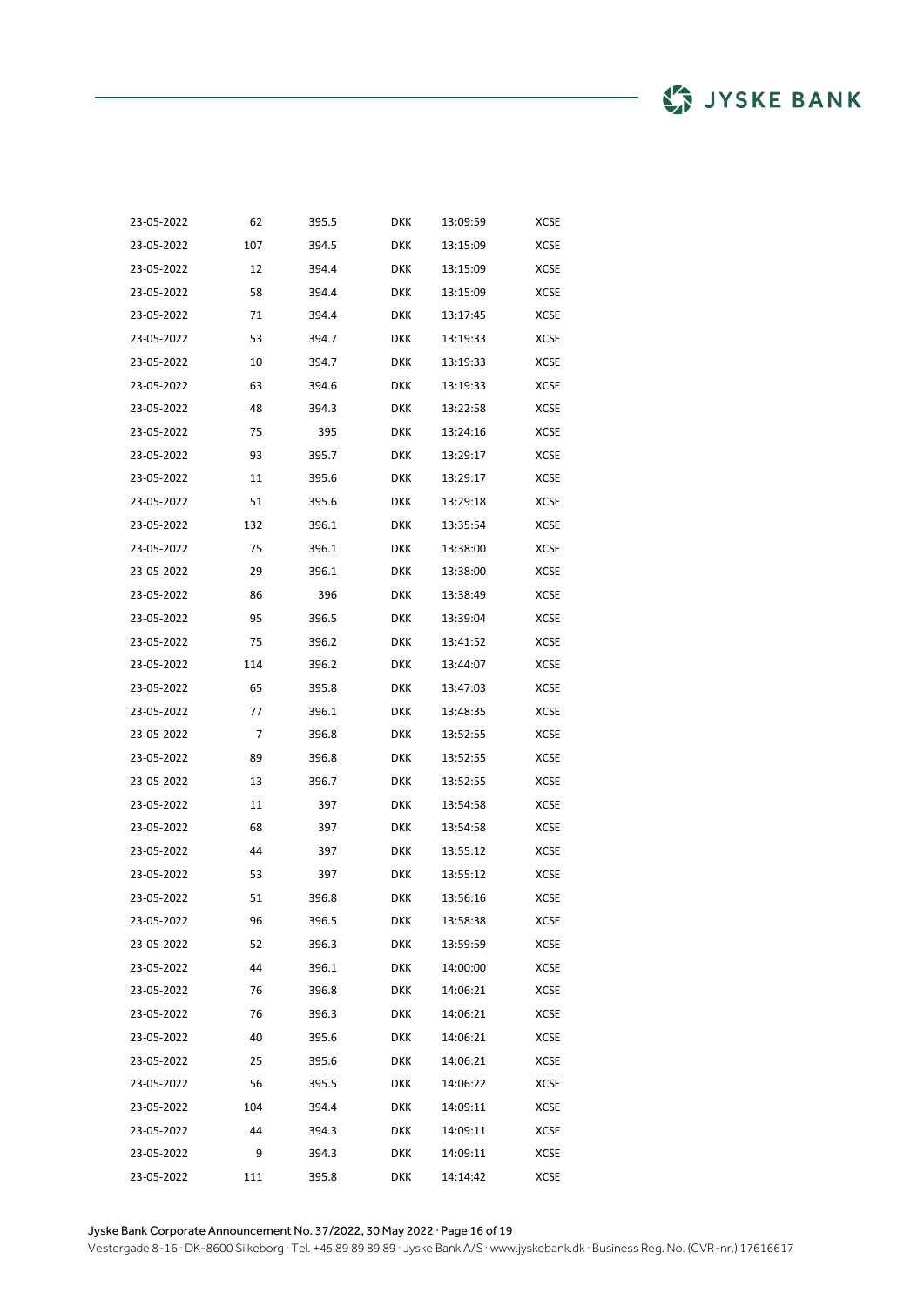| 23-05-2022 | 96  | 396.5 | <b>DKK</b> | 14:14:53 | <b>XCSE</b> |
|------------|-----|-------|------------|----------|-------------|
| 23-05-2022 | 63  | 396.4 | <b>DKK</b> | 14:14:53 | XCSE        |
| 23-05-2022 | 91  | 396   | <b>DKK</b> | 14:19:40 | XCSE        |
| 23-05-2022 | 78  | 395.9 | <b>DKK</b> | 14:19:40 | XCSE        |
| 23-05-2022 | 61  | 395.8 | <b>DKK</b> | 14:19:40 | XCSE        |
| 23-05-2022 | 66  | 395.2 | <b>DKK</b> | 14:21:08 | XCSE        |
| 23-05-2022 | 48  | 394.8 | DKK        | 14:22:08 | XCSE        |
| 23-05-2022 | 58  | 395.4 | <b>DKK</b> | 14:27:00 | XCSE        |
| 23-05-2022 | 114 | 395   | <b>DKK</b> | 14:27:12 | XCSE        |
| 23-05-2022 | 49  | 394.9 | <b>DKK</b> | 14:27:12 | XCSE        |
| 23-05-2022 | 24  | 394.9 | DKK        | 14:27:12 | XCSE        |
| 23-05-2022 | 48  | 395.4 | DKK        | 14:28:21 | XCSE        |
| 23-05-2022 | 109 | 396   | <b>DKK</b> | 14:31:07 | XCSE        |
| 23-05-2022 | 20  | 395.9 | <b>DKK</b> | 14:31:07 | XCSE        |
| 23-05-2022 | 41  | 395.9 | DKK        | 14:31:07 | XCSE        |
| 23-05-2022 | 13  | 395.9 | DKK        | 14:31:07 | XCSE        |
| 23-05-2022 | 21  | 395.9 | <b>DKK</b> | 14:31:38 | <b>XCSE</b> |
| 23-05-2022 | 54  | 395.9 | DKK        | 14:31:38 | XCSE        |
| 23-05-2022 | 94  | 396.2 | <b>DKK</b> | 14:32:27 | XCSE        |
| 23-05-2022 | 126 | 396.2 | DKK        | 14:34:05 | XCSE        |
| 23-05-2022 | 95  | 396.9 | DKK        | 14:34:55 | <b>XCSE</b> |
| 23-05-2022 | 78  | 396.9 | DKK        | 14:34:55 | XCSE        |
| 23-05-2022 | 99  | 397   | DKK        | 14:36:01 | <b>XCSE</b> |
| 23-05-2022 | 50  | 396.7 | DKK        | 14:37:20 | XCSE        |
| 23-05-2022 | 42  | 396.7 | DKK        | 14:37:20 | <b>XCSE</b> |
| 23-05-2022 | 56  | 396.1 | DKK        | 14:38:18 | XCSE        |
| 23-05-2022 | 35  | 396.1 | DKK        | 14:38:18 | XCSE        |
| 23-05-2022 | 92  | 395.8 | DKK        | 14:39:22 | XCSE        |
| 23-05-2022 | 100 | 395.9 | <b>DKK</b> | 14:42:43 | <b>XCSE</b> |
| 23-05-2022 | 13  | 395.9 | DKK        | 14:42:43 | XCSE        |
| 23-05-2022 | 97  | 395.8 | <b>DKK</b> | 14:42:46 | XCSE        |
| 23-05-2022 | 106 | 396.4 | <b>DKK</b> | 14:43:51 | XCSE        |
| 23-05-2022 | 106 | 396.2 | <b>DKK</b> | 14:43:51 | XCSE        |
| 23-05-2022 | 7   | 396.5 | <b>DKK</b> | 14:45:12 | XCSE        |
| 23-05-2022 | 41  | 396.5 | <b>DKK</b> | 14:45:12 | XCSE        |
| 23-05-2022 | 93  | 396.8 | <b>DKK</b> | 14:47:12 | XCSE        |
| 23-05-2022 | 40  | 396.7 | <b>DKK</b> | 14:47:12 | XCSE        |
| 23-05-2022 | 23  | 396.7 | <b>DKK</b> | 14:47:12 | XCSE        |
| 23-05-2022 | 19  | 397   | <b>DKK</b> | 14:48:35 | XCSE        |
| 23-05-2022 | 15  | 397   | <b>DKK</b> | 14:48:35 | XCSE        |
| 23-05-2022 | 42  | 397   | <b>DKK</b> | 14:48:35 | XCSE        |
| 23-05-2022 | 77  | 397   | <b>DKK</b> | 14:51:21 | XCSE        |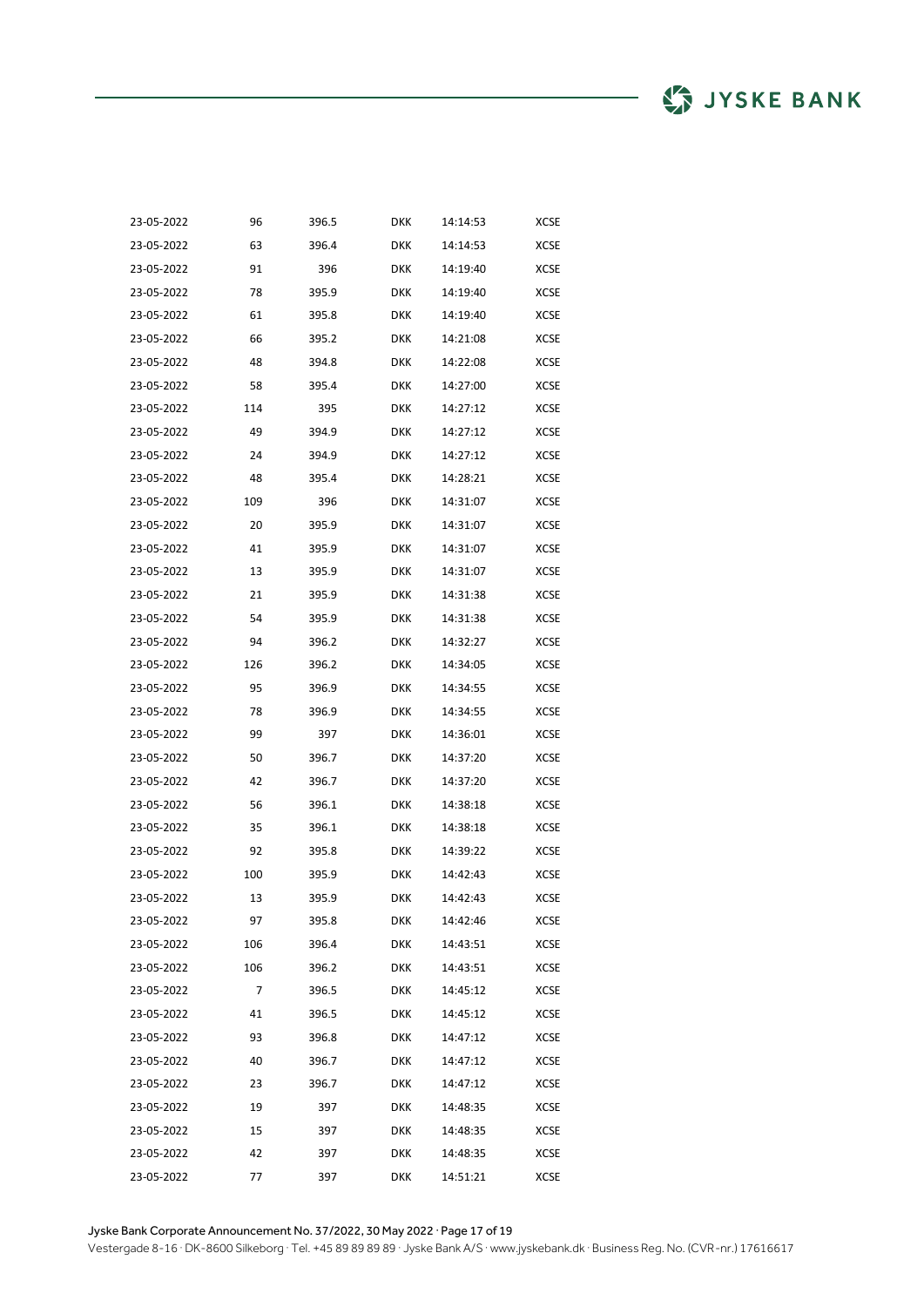| 23-05-2022 | 35  | 397   | DKK        | 14:51:21 | <b>XCSE</b> |
|------------|-----|-------|------------|----------|-------------|
| 23-05-2022 | 7   | 396.9 | <b>DKK</b> | 14:51:21 | <b>XCSE</b> |
| 23-05-2022 | 8   | 396.9 | DKK        | 14:51:21 | XCSE        |
| 23-05-2022 | 61  | 396.9 | <b>DKK</b> | 14:51:21 | XCSE        |
| 23-05-2022 | 81  | 396.9 | <b>DKK</b> | 14:51:21 | XCSE        |
| 23-05-2022 | 53  | 397.3 | <b>DKK</b> | 14:52:41 | <b>XCSE</b> |
| 23-05-2022 | 57  | 397.2 | <b>DKK</b> | 14:52:41 | XCSE        |
| 23-05-2022 | 108 | 397.2 | <b>DKK</b> | 14:54:07 | XCSE        |
| 23-05-2022 | 84  | 396.9 | <b>DKK</b> | 14:56:00 | XCSE        |
| 23-05-2022 | 65  | 396.8 | <b>DKK</b> | 14:56:48 | <b>XCSE</b> |
| 23-05-2022 | 31  | 396.7 | <b>DKK</b> | 14:57:01 | XCSE        |
| 23-05-2022 | 56  | 396.7 | <b>DKK</b> | 14:57:01 | XCSE        |
| 23-05-2022 | 10  | 396   | DKK        | 14:58:30 | XCSE        |
| 23-05-2022 | 91  | 396   | <b>DKK</b> | 14:58:30 | <b>XCSE</b> |
| 23-05-2022 | 20  | 396.5 | DKK        | 14:59:31 | <b>XCSE</b> |
| 23-05-2022 | 7   | 396.5 | <b>DKK</b> | 14:59:32 | XCSE        |
| 23-05-2022 | 102 | 396.5 | <b>DKK</b> | 14:59:32 | XCSE        |
| 23-05-2022 | 77  | 394.9 | <b>DKK</b> | 15:01:47 | XCSE        |
| 23-05-2022 | 26  | 394.8 | <b>DKK</b> | 15:01:47 | XCSE        |
| 23-05-2022 | 113 | 395.3 | <b>DKK</b> | 15:02:02 | XCSE        |
| 23-05-2022 | 87  | 394.8 | <b>DKK</b> | 15:03:05 | XCSE        |
| 23-05-2022 | 87  | 394.8 | <b>DKK</b> | 15:04:07 | XCSE        |
| 23-05-2022 | 31  | 395   | <b>DKK</b> | 15:05:12 | XCSE        |
| 23-05-2022 | 63  | 395.3 | <b>DKK</b> | 15:05:52 | XCSE        |
| 23-05-2022 | 49  | 395.1 | <b>DKK</b> | 15:05:52 | XCSE        |
| 23-05-2022 | 27  | 395.2 | <b>DKK</b> | 15:07:06 | XCSE        |
| 23-05-2022 | 59  | 395.2 | <b>DKK</b> | 15:07:06 | <b>XCSE</b> |
| 23-05-2022 | 249 | 397.1 | <b>DKK</b> | 15:12:27 | <b>XCSE</b> |
| 23-05-2022 | 25  | 397.1 | <b>DKK</b> | 15:12:27 | XCSE        |
| 23-05-2022 | 99  | 397.1 | <b>DKK</b> | 15:13:05 | XCSE        |
| 23-05-2022 | 10  | 397   | <b>DKK</b> | 15:13:05 | <b>XCSE</b> |
| 23-05-2022 | 60  | 397.4 | <b>DKK</b> | 15:13:18 | XCSE        |
| 23-05-2022 | 16  | 397.6 | <b>DKK</b> | 15:14:02 | XCSE        |
| 23-05-2022 | 48  | 397.6 | <b>DKK</b> | 15:14:02 | XCSE        |
| 23-05-2022 | 51  | 397.1 | <b>DKK</b> | 15:15:58 | XCSE        |
| 23-05-2022 | 23  | 397.1 | <b>DKK</b> | 15:15:58 | <b>XCSE</b> |
| 23-05-2022 | 10  | 397   | <b>DKK</b> | 15:16:12 | XCSE        |
| 23-05-2022 | 62  | 397   | <b>DKK</b> | 15:16:12 | <b>XCSE</b> |
| 23-05-2022 | 78  | 397.2 | <b>DKK</b> | 15:17:12 | XCSE        |
| 23-05-2022 | 9   | 397.4 | DKK        | 15:18:05 | XCSE        |
| 23-05-2022 | 66  | 397.4 | <b>DKK</b> | 15:18:05 | XCSE        |
| 23-05-2022 | 74  | 397.2 | <b>DKK</b> | 15:19:07 | <b>XCSE</b> |